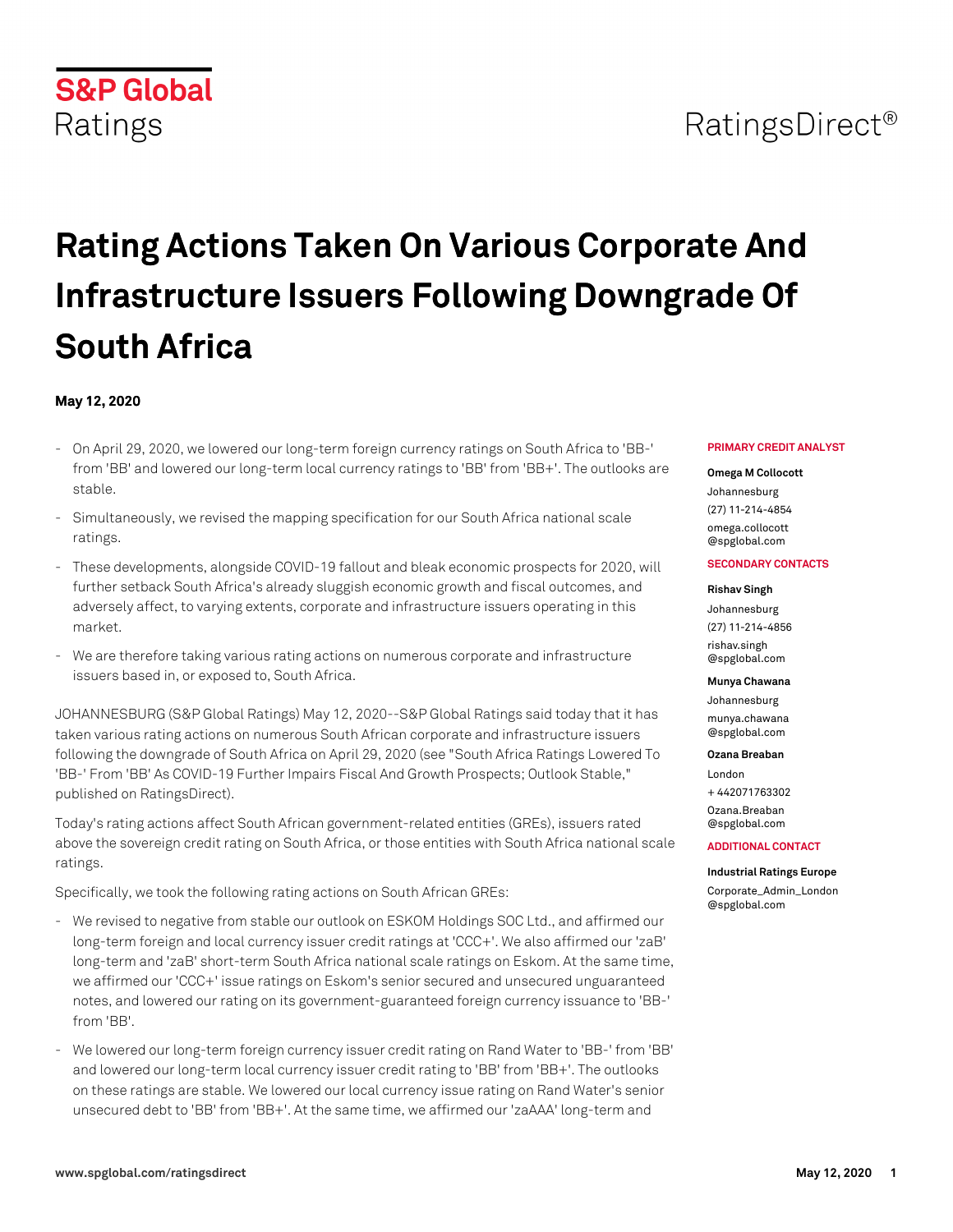'zaA-1+' short-term South Africa national scale ratings on Rand Water.

- We lowered our long-term issuer credit ratings on Telkom SA SOC Ltd. to 'BB' from 'BB+', and assigned a stable outlook.
- We lowered our long-term foreign and local currency issuer credit ratings on Transnet SOC Ltd. to 'BB-' from 'BB', and assigned a stable outlook. We lowered our foreign and local currency issue ratings on Transnet's senior unsecured debt to 'BB-' from 'BB'. We lowered our local currency issue rating on Transnet's South African rand (ZAR) 3.5 billion government-guaranteed debt to 'BB' from 'BB+'. At the same time, we affirmed our 'zaAA' long-term and 'zaA-1+' short-term South Africa national scale ratings on Transnet.
- We affirmed our 'zaAAA' long-term and 'zaA-1+' short-term South Africa national scale ratings on Umgeni Water.

We took the following rating actions on these corporates based in, or exposed to, South Africa:

- We placed our 'zaA-' long-term South Africa national scale issuer credit rating on enX Leasing Investments (Pty) Ltd. on CreditWatch with negative implications.
- We affirmed our 'zaA-' long-term and 'zaA-2' short-term South Africa national scale issuer credit ratings on Exxaro Resources Ltd.
- We lowered our long-term issuer credit ratings on MTN Group Ltd. to 'BB-' from 'BB', and assigned a stable outlook. We affirmed our long-term South Africa national scale rating at 'zaAA'.
- Similarly, we lowered our long-term issuer credit ratings on Mobile Telephone Networks Holdings Ltd. to 'BB-' from 'BB', and assigned a stable outlook. We affirmed our long-term South Africa national scale rating at 'zaAA'. We lowered our local currency issue rating on the group's debt to 'BB-' from 'BB'. The '3' recovery rating remains unchanged.
- In addition, we lowered our issue rating on the senior unsecured debt issued by MTN (Mauritius) Investments Ltd. to 'BB-' from 'BB'. The recovery rating remains unchanged at '3'.
- We affirmed our 'BB/B' long- and short-term issuer credit ratings on Sasol Ltd. The outlook is still negative. We also affirmed our 'BB' issue ratings, with '3' recovery ratings on the senior unsecured debt issued by Sasol Financing USA LLC and Sasol Financing International Ltd.
- We affirmed our 'BB' long-term and 'B' short-term issuer credit ratings on Sappi Ltd. The outlook remains negative. We also affirmed our 'BB' issue ratings, with a '3' recovery rating, on the senior unsecured debt issued by Sappi Papier Holding GmbH.
- We assigned our 'B+' issuer credit rating to Sibanye Stillwater Ltd. The outlook is stable. We also assigned the company our 'zaA' South Africa national scale rating. We withdrew our ratings on Sibanye Gold Ltd. We affirmed our 'B+' issue ratings, and '3' recovery rating, on the senior unsecured debt issued by Stillwater Mining Co.
- We raised our long-term South Africa national scale rating on Super Group Ltd. to 'zaAAA' from 'zaAA', and affirmed our 'zaA-1+' short-term rating.
- The 'zaA-' South Africa national scale issuer credit rating on Woolworths Holdings Ltd. remains on CreditWatch with negative implications, where we placed it on April 15, 2020.
- Furthermore, we affirmed the 'BBB' long-term and 'A-2' short-term global scale ratings on London-headquartered mining company Anglo American PLC. The outlook remains stable. We also affirmed our 'zaAAA/zaA-1+' national scale ratings on Anglo American.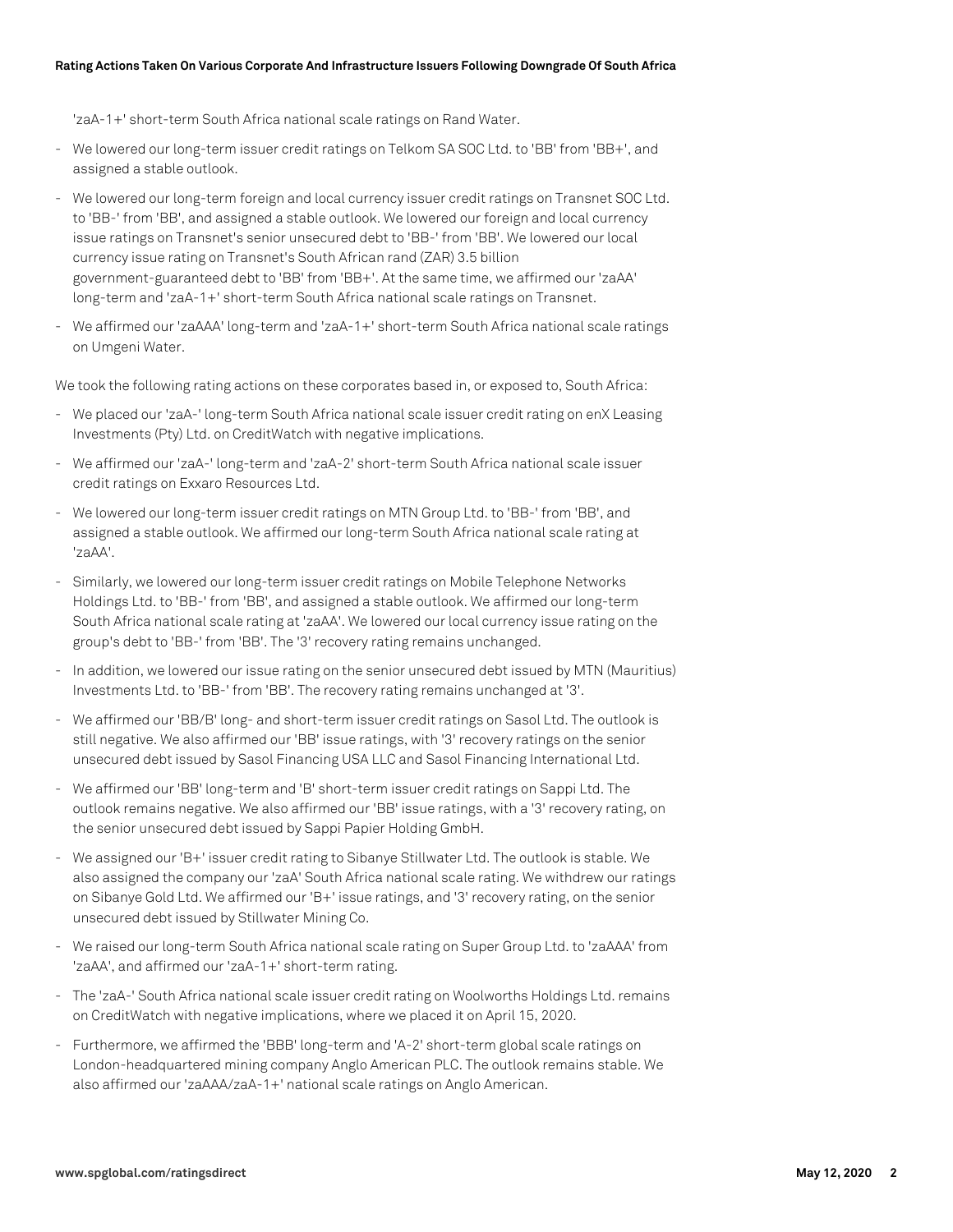The 'BB+/B' global scale ratings, with a stable outlook, and 'zaAAA/zaA-1+' South Africa national scale ratings on AngloGold Ashanti Ltd. were unaffected by the rating action on South Africa or revision to the respective mapping table for the national scale ratings. Similarly, the 'BB+/B' global scale ratings, with a stable outlook, and 'zaAAA/zaA-1+' South Africa national scale ratings on Gold Fields Ltd. were not affected by the sovereign rating action or the recalibrated national scale ratings.

South Africa's already contracting economy will face a further sharp COVID-19-related downturn in 2020. The resulting financial market dislocations have led to massive portfolio outflows in first-quarter 2020 and a weakening of the South African rand. Headwinds to GDP growth are largely linked to the strict domestic lockdown, a markedly weaker external demand outlook, and tighter credit conditions. We estimate real GDP growth will contract by 4.5% in 2020, primarily due to the COVID-19 pandemic, before rebounding to 3.5% in 2021. We also expect households' disposable incomes and the affordability of a variety of goods and services to come under pressure in 2020, despite lower interest rates, due to external shocks and the economic crisis.

Following the negative rating actions on South Africa, we republished our guidance document to update the South Africa mapping specification table (see "Guidance | General Criteria: Methodology For National And Regional Scale Credit Ratings," published June 25, 2018). National scale ratings express our opinion of the creditworthiness of an issuer or a debt instrument relative to other issuers and issuances in a given country. In this regard, we affirmed our 'zaAAA/zaA-1+' long- and short-term national scale ratings on South Africa on April 29, 2020.

The sensitivity of our corporate and infrastructure issuers to the effects of a prolonged economic lockdown and gradual opening of the economy vary, depending on the industry in which they operate, as well as the resilience and liquidity of the respective businesses. As such, in addition to considering the sovereign-related and national scale credit effects on rated corporates and GREs in South Africa, we have taken into account the effects of lower GDP growth, currency movements, as well as changes to product/service demand and pricing may have on our issuers. This is amid decelerated economic growth, the COVID-19-related lockdown, and household affordability considerations, among others.

S&P Global Ratings acknowledges a high degree of uncertainty about the rate of spread and peak of the coronavirus outbreak. Some government authorities estimate the pandemic will peak about midyear, and we are using this assumption in assessing the economic and credit implications. We believe the measures adopted to contain COVID-19 have pushed the global economy into recession (see our macroeconomic and credit updates here: www.spglobal.com/ratings). As the situation evolves, we will update our assumptions and estimates accordingly.

# **Eskom Holdings SOC Ltd.**

Primary Analyst: Omega Collocott

The affirmation of the 'CCC+' long-term issuer credit rating on Eskom reflects that we do not foresee specific default scenarios within the next 12 months. We also continue to assess the utility's stand-alone credit profile (SACP) at 'ccc-', since we consider cash inflows insufficient to meet cash outflows beyond six months without extraordinary government support. We continue to believe there is a high likelihood of extraordinary government support for Eskom in the event of financial distress. This is based on Eskom's very important role for the government as the main electricity provider to municipalities and large industrial customers in South Africa, strong link with the government, its sole owner, and our view of forthcoming support in certain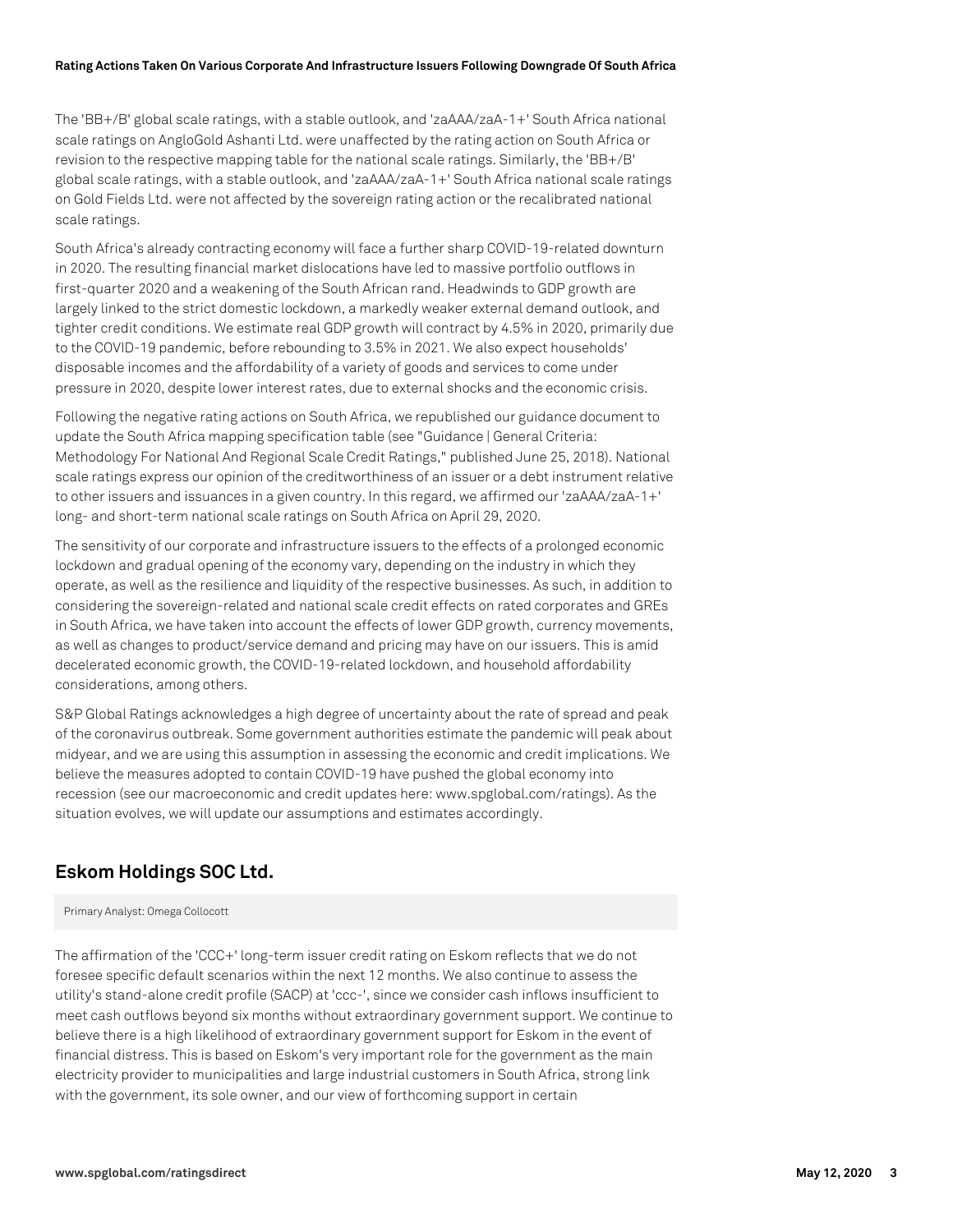#### circumstances.

In 2019, the government announced a ZAR138 billion support package for Eskom. While this has improved the utility's liquidity flexibility, it is insufficient to cover ESKOM's remaining funding requirements for the 2021 and 2022 fiscal years (ending March 31). In addition to full utilization of the government's support package, Eskom's management has indicated that it needs to raise around ZAR30 billion in debt in each of the next two fiscal years. In our view, debt raising requirements could be higher (ZAR45 billion to ZAR50 billion), given the uncertain post-lockdown economic growth and power demand trajectories, and high upcoming debt maturities. Furthermore, Eskom continues to struggle with below cost-inflation tariff increases and constrained cost containment. A combination of solid access to external financing, cash-flow supportive tariffs, and favorable cost trends could help Eskom's sources of liquidity exceed projected uses for more than six months.

However, COVID-19 effects on electricity demand have placed additional strain on Eskom's operating cash flows, while lockdowns in South Africa have delayed tariff award decisions as well as court decisions related to tariff recoupments under the regulatory clearing account mechanism. Eskom, as a provider of essential power generation, transmission and distribution services, has continued to operate during South Africa's lockdown. However, the lockdown and related adverse effects have reduced power demand during the initial five-week lockdown period by around 30%, and the expected recession in 2020 and repercussions for Eskom's customers imply a slow return to normalized power demand. Furthermore, heightened revenue collection challenges, delays in essential maintenance and affordability of future above-inflation tariff increases could also strain cash flows in the months ahead.

Our forecasts take into account Eskom's expected net cash flow reductions of ZAR2.5 billion to ZAR3.0 billion per month during lockdown, which reflects the combined impact of lower demand on revenues and lower collections offset by lower primary generation costs due to reduced use of open cycle gas turbines to maintain power supply. Eskom is in the process of quantifying potential cost-savings from capital expenditure (capex) management, voluntary severance arrangements, and reduced coal and power offtake during April and May. The long-term cash flow effects of COVID-19 and its aftermath are not yet evident. Overall, Eskom's liquidity condition is more fragile now than reflected in our previous assessment (see "South African Electricity Utility ESKOM Holdings 'CCC+' And 'zaB' Ratings Affirmed; Outlook Stable," published Nov. 26, 2019).

Specifically, COVID-19 effects hinder cash flow as well as limit the government's ability to support the utility. Eskom faces substantial refinancing risks in August 2020 and in January and February 2021, and relies on government support during this period to meet its debt obligations. At the same time, local credit markets are less receptive to new debt issuance, and to date, Eskom has secured around 40% of its pre-COVID-19 funding requirements of ZAR31 billion. In addition, the government has shown increasing reluctance to elevate support to state-owned companies, partly due to a lower capacity to do so.

# **Outlook**

The negative outlook on Eskom reflects our view that subdued power demand, economic growth, and debt collection due to COVID-19 will further squeeze Eskom's already-low cash flow generation. Furthermore, while the government's direct financial support package of up to ZAR138 billion over fiscals 2020-2022 (ZAR56 billion in fiscal 2021 and ZAR33 billion in fiscal 2022) has reduced the potential for funding shortfalls over the coming six months, in our view, there are sizable upcoming debt maturities in fiscal 2021. Moreover, we believe the government's capacity to provide additional support to Eskom, if required, has diminished, given intensifying fiscal strain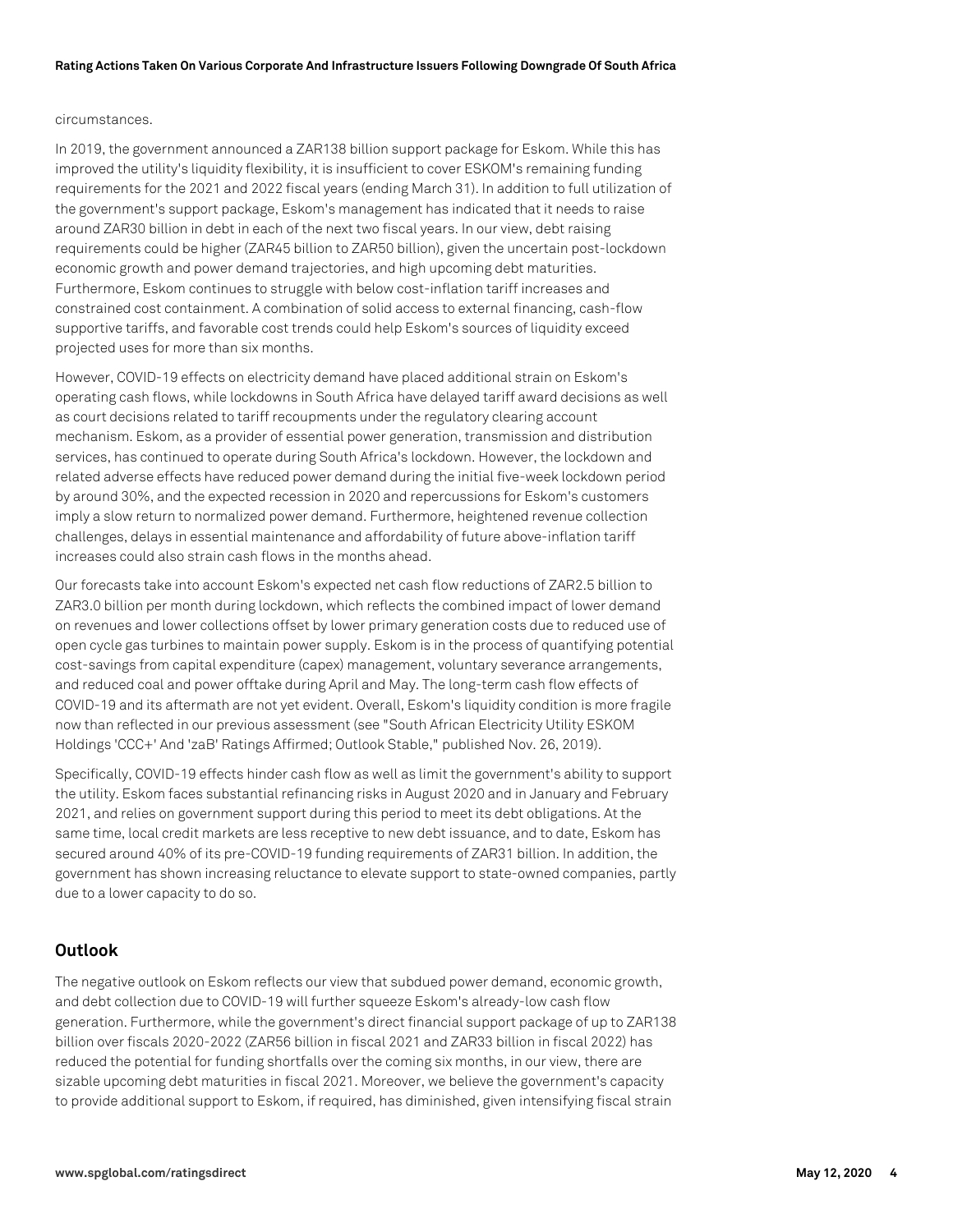and rising financial support needs across its portfolio of state-owned companies.

We would consider lowering the rating if we believe there are specific default scenarios within the next 12 months such as should the government's implementation of its support package in a timely and effective manner stop. This would lead to a further deterioration of Eskom's financial position or liquidity without government countermeasures. In addition, we could lower the rating by one or more notches if Eskom undertakes a debt restructuring, which, in our view, could be tantamount to a default on Eskom's financial obligations. Also, we could lower the long-term ratings by one notch if we note additional credit weakness in the sovereign, all other factors remaining unchanged.

We would consider a positive rating action if Eskom were to sustainably secure more than 12 months of liquidity. This could result from a smoother monthly cash flow profile and improved investor sentiment supporting higher levels of committed funding, since government support does not cover Eskom's full liquidity needs. Liquidity could also benefit from a combination of tariff awards and cost efficiencies that strengthen operating cash flow.

# **Rand Water**

Primary Analyst: Omega Collocott

We align the ratings on Rand Water with those on South Africa. We have revised down our assessment of the government's likelihood of extraordinary government support for Rand Water to extremely high from almost certain. Specifically, we reassessed Rand Water's role for the government and economy to very important from critical, reflecting our view that a default at Rand Water would not necessarily heighten government default risk, and we would expect the entity to continue providing essential water services. We continue to believe that Rand Water's creditworthiness is not insulated from that of South Africa and consequently the company cannot be rated above the sovereign.

We have revised down our assessment of Rand Water's SACP to 'bb' from 'bb+'. This reflects our view that Rand Water's regulatory advantage has weakened to fair from satisfactory due to the company's increasing inability to perform the infrastructure development component of its mandated role in line with its corporate plan. Notably, water regulation is set by the Department of Water and Sanitation, which is not independent. We previously assessed Rand Water's ability to influence its regulatory environment (water regulation and tariff framework) as positive, but now see this as neutral since persisting capex underspend points to an inability of Rand Water to influence its broader regulatory environment, a situation which is not dissimilar from other water boards in South Africa. In recent years, tighter procurement-related regulations applicable to South Africa's state-owned companies have led to ongoing challenges in procuring products and services related mainly to infrastructure development.

Rand Water, as a provider of essential water services, has continued to operate during South Africa's lockdown. However, we note that COVID-19 and lower domestic economic growth could affect water sales volumes, particularly from industrial customers. We also anticipate a dimming effect on customers' payment ability, the company's capex profile, and the affordability of future above-inflation tariff increases. That said, we expect Rand Water will maintain intermediate financial risk, reflecting solid financial metrics (debt to EBITDA below 1.5x and funds from operations [FFO] to debt above 60%), moderated by an anticipated lumpy and volatile capex profile (around ZAR28 billion for the next five years), and management's impaired ability to control the timing of capex. Negative free operating cash flow (FOCF) could therefore constrain credit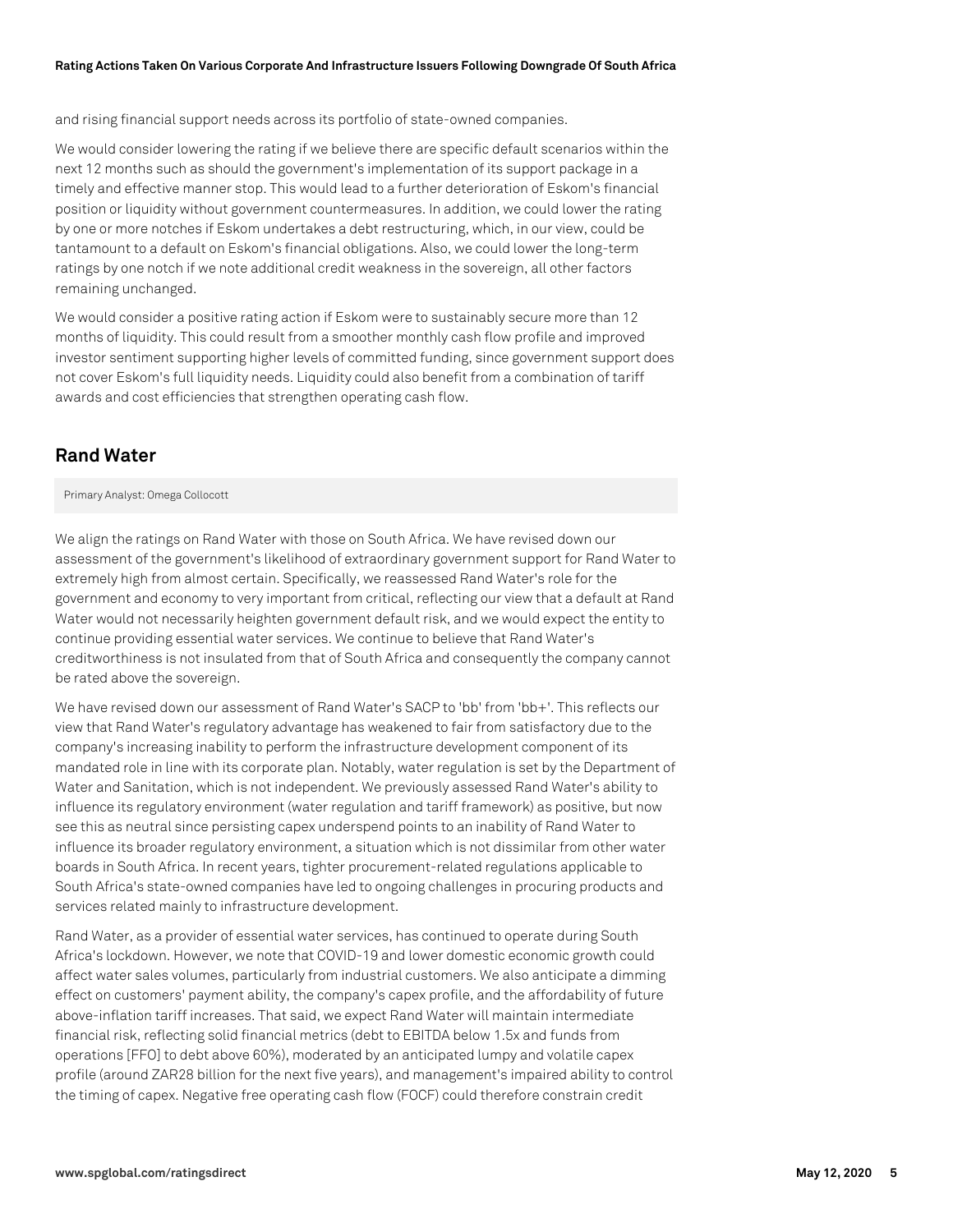metrics from the fiscal year starting July 1, 2020.

### **Outlook**

The stable outlook reflects that on South Africa, given our view of the extremely high likelihood of government support the utility would receive from the South African government. We do not see Rand Water's creditworthiness as insulated from that of South Africa and consequently would not rate it higher than the sovereign.

If we lower our ratings on South Africa, we would likely take a similar rating action on Rand Water. In addition, we could lower the ratings on the utility if government support weakens and we saw pressure on Rand Water's SACP. Specifically, we could reassess Rand Water's SACP if we expect the company's FFO-to-debt ratio to drop below 60% on a sustained basis (all other things being equal).

We could take positive action on Rand Water if we took a similar action on South Africa.

# **Telkom SA SOC Ltd.**

#### Primary Analyst: Omega Collocott

We consider Telkom to be a GRE, with a limited link and limited importance to the South African government. We therefore believe there is a low likelihood of government support for Telkom, given the government's minority (around 40%) shareholding, the company's listed status, and the commercial operating model. As a result, we do not cap the rating on Telkom at the foreign currency rating on South Africa ('BB-'). We consider that Telkom may be rated one notch above the foreign currency rating on South Africa since it passes our sovereign stress test. This points to our view of the company's resilience under a hypothetical sovereign default scenario, which includes a 20% earnings stress and a 50% depreciation of the South African rand.

Overall, we believe COVID-19 will have only a moderate effect on Telkom's financial metrics, given the heightened importance of telecommunications during the lockdown, considering the social distancing measures and restricted mobility. Although we expect voice and data demand to be reasonably sound, we incorporated into our revised base case our expectations of weaker fixed voice revenues, lower consumer affordability, and the impact of GDP contraction on Telkom's revenue. We also note that supply chain disruption and customers' financial stress may result in capex delays and working capital inefficiencies. We continue to assess Telkom's SACP as 'bbb-', considering the company's modest financial risk.

### **Outlook**

The stable outlook considers Telkom's 'bbb-' SACP and our view that the ratings cannot exceed our long-term foreign currency rating on South Africa by more than one notch, given the company's predominantly domestic operations, and the government's significant minority ownership stake.

We could revise the outlook on Telkom to negative if we took a similar action on South Africa, which could occur due to a lasting weakening economic and fiscal trajectory of the country, and a surge in related operating constraints in South Africa. The ratings on Telkom could also come under pressure if, in our view, its SACP were to deteriorate by more than two notches. We could also consider lowering the rating if weakened liquidity left Telkom unable to pass our sovereign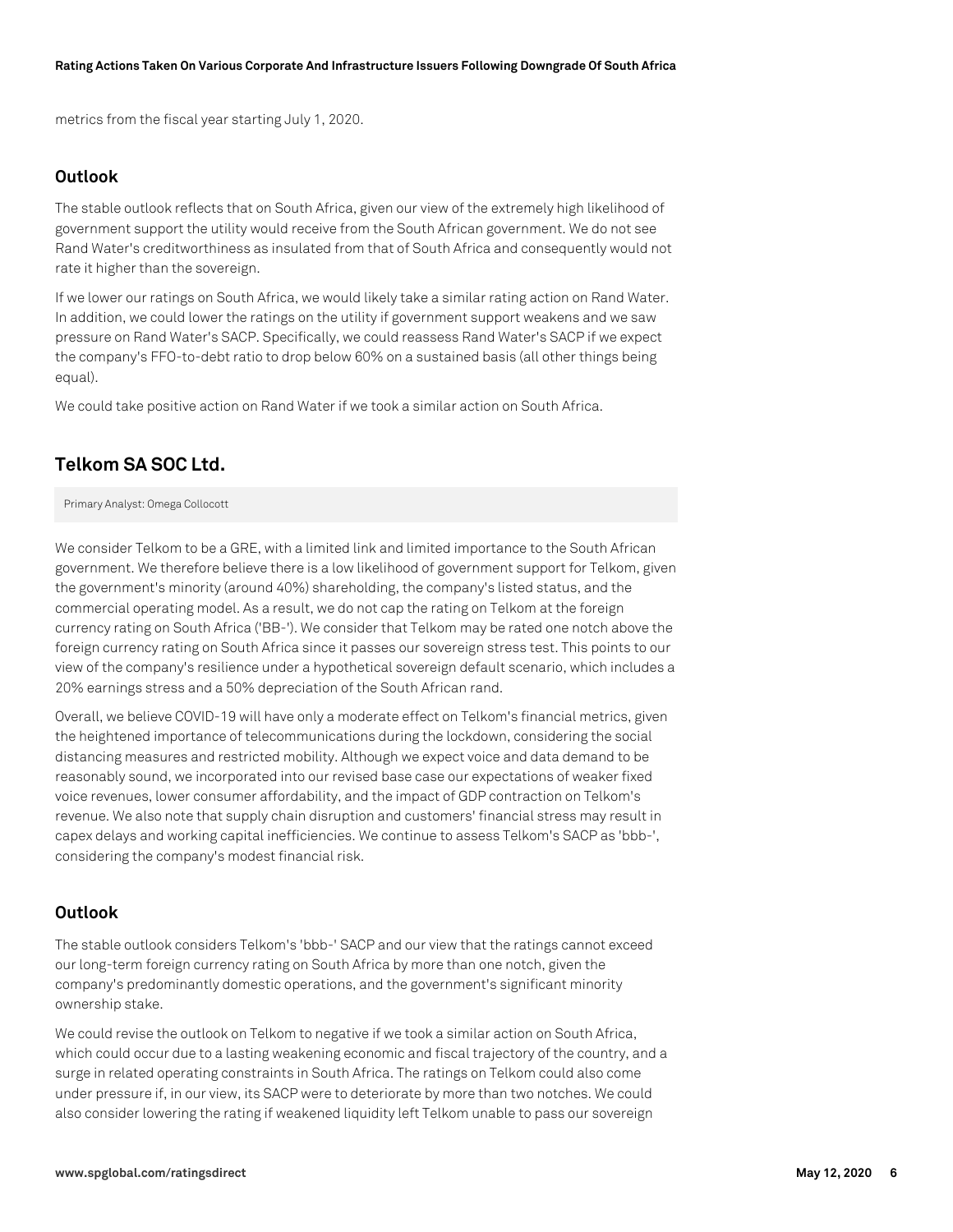stress case, and we capped its rating at the level of our foreign currency rating on South Africa. We could raise the rating on Telkom if we took a similar action on South Africa.

# **Transnet SOC Ltd.**

Primary Analyst: Omega Collocott

Following the downgrade of Transnet, the stable outlook reflects the revision of the outlook on South Africa to stable, alongside our belief that Transnet will continue to benefit from a very high level of government support. The government owns a 100% stake in Transnet, and it controls the company's strategy, funding plans, and regulation. We anticipate a very high likelihood of timely and sufficient extraordinary government support for Transnet in the event of financial distress, although we currently view the need for direct extraordinary support as fairly limited.

We have revised down our assessment of Transnet's SACP to 'bb-' from 'bb'. Transnet, as a provider of essential services, has continued to operate during South Africa's lockdown. However, the COVID-19 situation overall, including our expectations of constrained economic, import, and export growth trajectories and prospects for Transnet's customers, has led us to anticipate sharp declines in freight, port and pipeline volumes in the fiscal year ending March 31, 2021, with a modest recovery thereafter, pointing to higher financial risk and weaker credit metrics. Our forecast revisions, which align with the range of revenue contractions across our rated universe of global transportation infrastructure, have resulted in our forecast of around 11% negative revenue growth for Transnet in fiscal 2021 (versus 4.6% growth in our previous forecast), together with a margin contraction of 300bps-400bps. We expect revenue to recover by around 8% in fiscal 2022. Moreover, we expect the COVID-19 disruption to cause an S&P Global Ratings-adjusted EBITDA decline of about 24%--versus our previous forecasts in fiscal 2021 of 5.3% growth--with a recovery of around 12% in fiscal 2022.

Furthermore, while we recognize the inherent strengths of Transnet's integrated freight business model, we also see rising business risk stemming from revenue pressure given the company's high exposure to bulk commodities (especially coal) and a worse-than-expected evolution in freight demand from industries in a post-COVID-19 world. We also acknowledge the potential for future weakness in South Africa's country risk given the negative trajectory of the sovereign's creditworthiness, in our view.

Transnet's liquidity remains less than adequate, in our opinion, although the company has made significant progress toward funding its upcoming maturities. We continue to see risk to Transnet's SACP stemming from further liquidity stress, including the impacts of potential un-remediated breaches of financial and rating-related covenants. For example, if covenant headroom decreases further, such that coverage tests could be breached if forecasted EBITDA were to decline by just 10% without signs of recovery or a credible plan to mitigate a potential breach, we might reassess the company's liquidity as weak, which could result in a multi-notch downward revision of the company's SACP.

# **Outlook**

The stable outlook reflects our view that Transnet's creditworthiness is underpinned, in our view, by the very high likelihood of extraordinary government support. This would be the case even if the company's SACP were to deteriorate by up to two notches due to, for example, liquidity stress over the next 12 months or further constraints on cash flow due to COVID-19 effects on freight, port,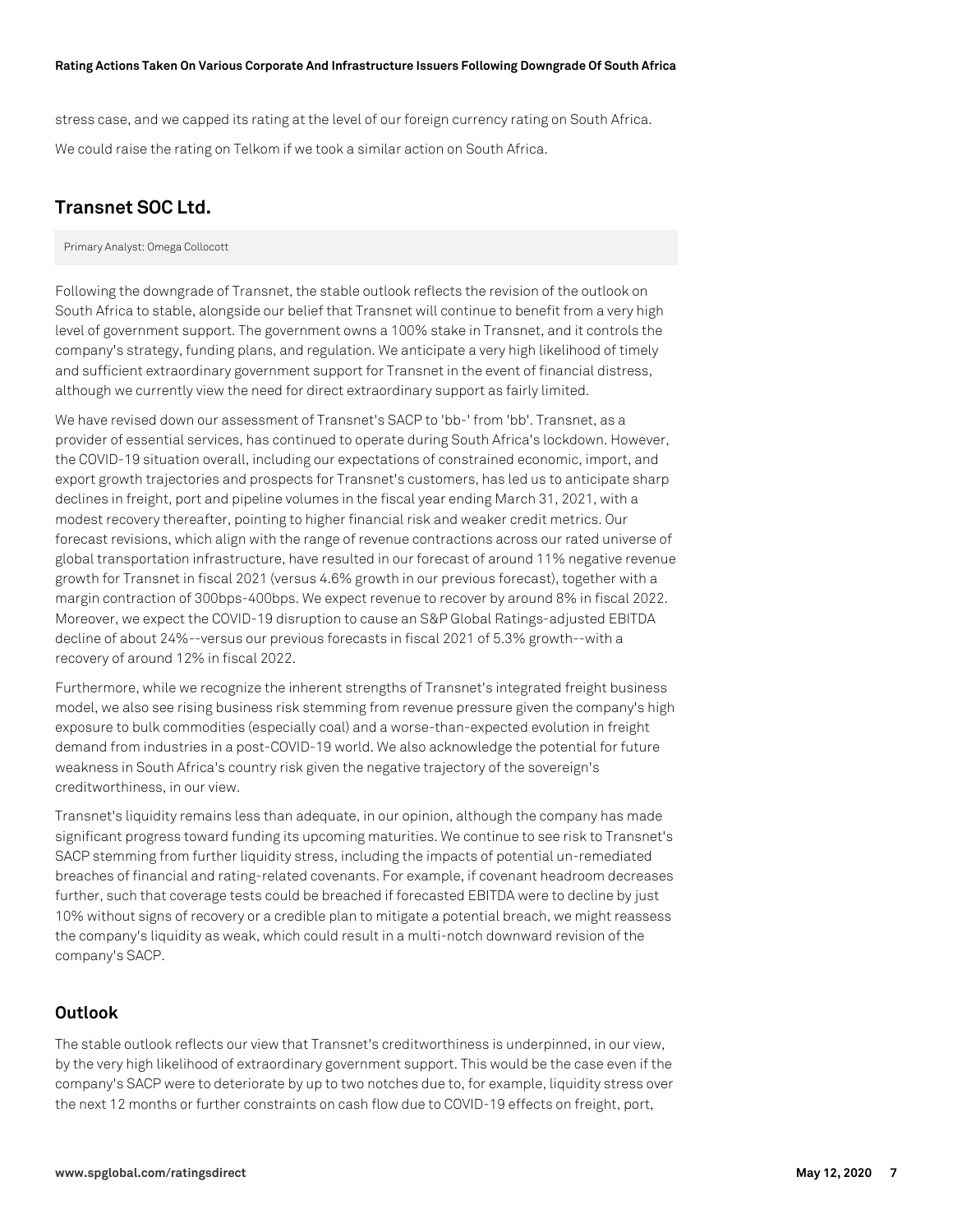#### and pipeline volumes.

The risk of higher interest costs on future debt refinancing has been somewhat moderated by a lower interest rate environment in South Africa. Furthermore, foreign currency debt is fully hedged. We expect the company to achieve FFO to debt, as adjusted by S&P Global Ratings, of 11%-12% and an FFO-interest-coverage ratio of around 1.9x over the next two to three years, with fiscal 2021 representing a particularly weak year given the COVID-19 pandemic and South Africa's severe lockdown, on the local economy and GDP growth. The company's strong competitive position in key freight and port operations, support our current view of the company's business and financial risk.

If we downgraded South Africa further, we would take a similar action on Transnet. We could also downgrade Transnet if its SACP, which we currently assess at 'bb-', were to weaken by more than two notches. This could stem from:

- Liquidity stress linked to the triggering of nonfinancial covenants (including ratings-related covenants) or tighter financial covenant headroom, to the extent that these covenants cannot be waived or renegotiated;
- Materially weaker cash flow than forecast, given significant forecasting risk; or
- Increased volatility of cash flows or a reassessment of country risk leads us to apply higher financial benchmarks at the same rating level.

We could revise our SACP assessment downward if Transnet's FFO to debt declines and stays below 9%, if FFO interest coverage falls to below 2.0x over a prolonged period, or if liquidity deteriorates markedly. The latter could occur if there was a pronounced shortfall in available liquidity, or if covenant headroom tightened, such that coverage tests could be breached if forecast EBITDA were to decline by just 10% within the following 12 months.

We may revise the outlook to positive if the outlook on South Africa were revised to positive, alongside an improvement in Transnet's cash flow or liquidity. This could happen if the company recovers more strongly than expected from COVID-19 and related negative macroeconomic effects, refinances its upcoming debt maturities with long-term funding, and receives waivers with respect to any covenant breaches.

# **Umgeni Water**

#### Primary Analyst: Omega Collocott

We align the national scale ratings on Umgeni Water with those on South Africa. We now believe there is an extremely high likelihood of extraordinary government support for Umgeni, versus almost certain previously. Specifically, we changed our assessment of the role of Umgeni Water to the government and economy to very important from critical, reflecting our view that a default at the company would not necessarily heighten government default risk, and we would expect the entity to continue providing necessary water services. We continue to believe that Umgeni Water's creditworthiness is not insulated from that of the sovereign and consequently cannot be rated higher than the sovereign.

We continue to assess Umgeni Water's business risk as fair, largely reflecting our assessment of regulatory advantage as adequate/weak. Notably, water regulation is set by the Department of Water and Sanitation, which is not independent. We also note that tighter procurement-related regulations applicable to South Africa's state-owned companies, have led to persistent challenges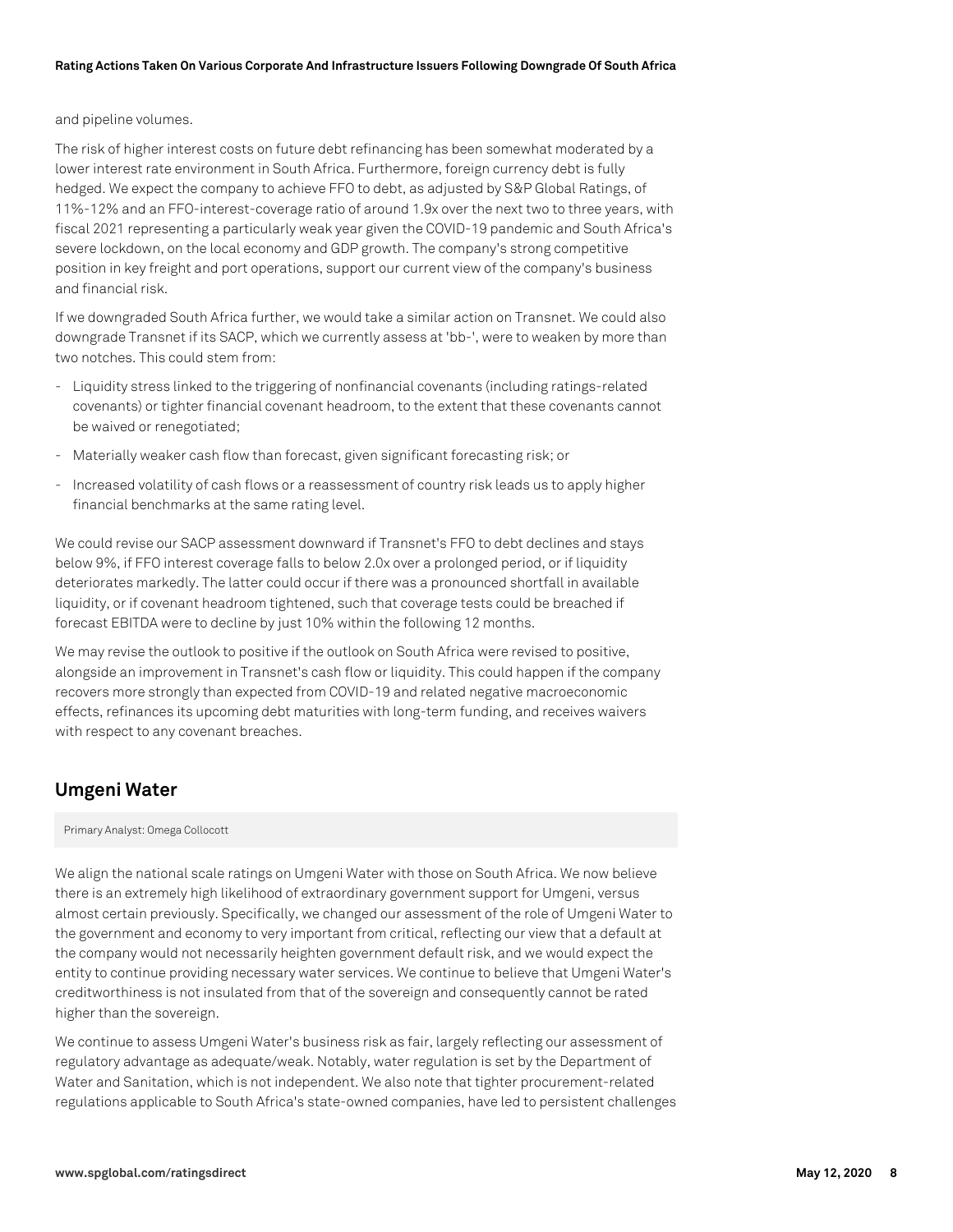in procuring products and services related to mainly to infrastructure development. This has resulted in significant amount of underspent capex, which in our view hinders Umgeni Water's ability to effectively implement its corporate plan.

Umgeni Water, as a provider of essential water services, has continued to operate during South Africa's lockdown. However, we note that COVID-19 and decelerated South African economic expansion could weigh on water sales volumes, particularly from industrial customers. We could also observe a dampening effect on customers' ability to pay and on the company's capex profile, and the affordability of future above-inflation tariff increases. Still, we expect Umgeni Water to maintain solid financial metrics (debt to EBITDA below 1.5x and FFO to debt above 60%), and our financial risk assessment is moderated by an anticipated lumpy and volatile capex profile (ZAR17 billion for the next five years), and management's reduced ability to control the timing of capex. Negative FOCF could therefore weigh on credit metrics beyond the fiscal year ending June 30, 2020.

Overall, our national scale ratings on Umgeni Water are likely to remain in line with those on South Africa, given our view of the extremely high likelihood of support the utility would receive from the government. We do not see Umgeni Water's creditworthiness as insulated from that of South Africa, and consequently would not rate it higher than the sovereign. If we revise our ratings on South Africa, we would likely take a similar rating action on Umgeni Water. In addition, we could downgrade the utility if government support weakens and we saw pressure on Umgeni Water's SACP.

# **Anglo American PLC**

#### Primary Analyst: Ozana Breaban

The recent downgrade of the sovereign rating on South Africa has no impact on the ratings on Anglo American (BBB/Stable/A-2; zaAAA/--/zaA-1+). This is explained by the geographical diversification of the group's portfolio, the exposure to the domestic economy of South Africa as an exporter, and the strong liquidity, which allows it to absorb a financial shock in the country.

Anglo American's activities in South Africa include iron ore mines, Platinum Group Metals (PGM) mines, thermal coal mines, and one diamond mine. Over the past three years, the group generated about 30%-40% of its cash flows (EBITDA minus capex on a proportional consolidation basis) in South Africa. Anglo American also has material exposure to Brazil (about 25% in 2019); Australia (20%-25%), and Chile (about 15%). Based on the company's ongoing pipeline of projects, we do not expect material changes in the current composition in the coming years. This would change somewhat with the completion of Quellaveco, the greenfield copper mine in Peru in 2022, alongside other small projects. That said, in the short term, the composition could change somewhat with our expectations for commodity prices. For example, we assume that the current depressed copper prices and lower coking coals prices, while iron ore prices remain elevated, the company's operations in South Africa and Brazil will remain a central part of our analysis.

According to our rating approach, the rating on Anglo American could be up to four notches above the weighted average of the foreign currency ratings on the countries meeting the 25% of free cash flows threshold. As a result, the rating on Anglo American is currently capped at 'BBB' and could feel strain if the foreign currency rating on South Africa was lowered further, all else being equal. That said, such a decision would take into account the evolution of exposure to different countries, commodity prices (a potential recovery in copper and coking coal prices), and a change in the foreign currency sovereign rating on Brazil, among other factors.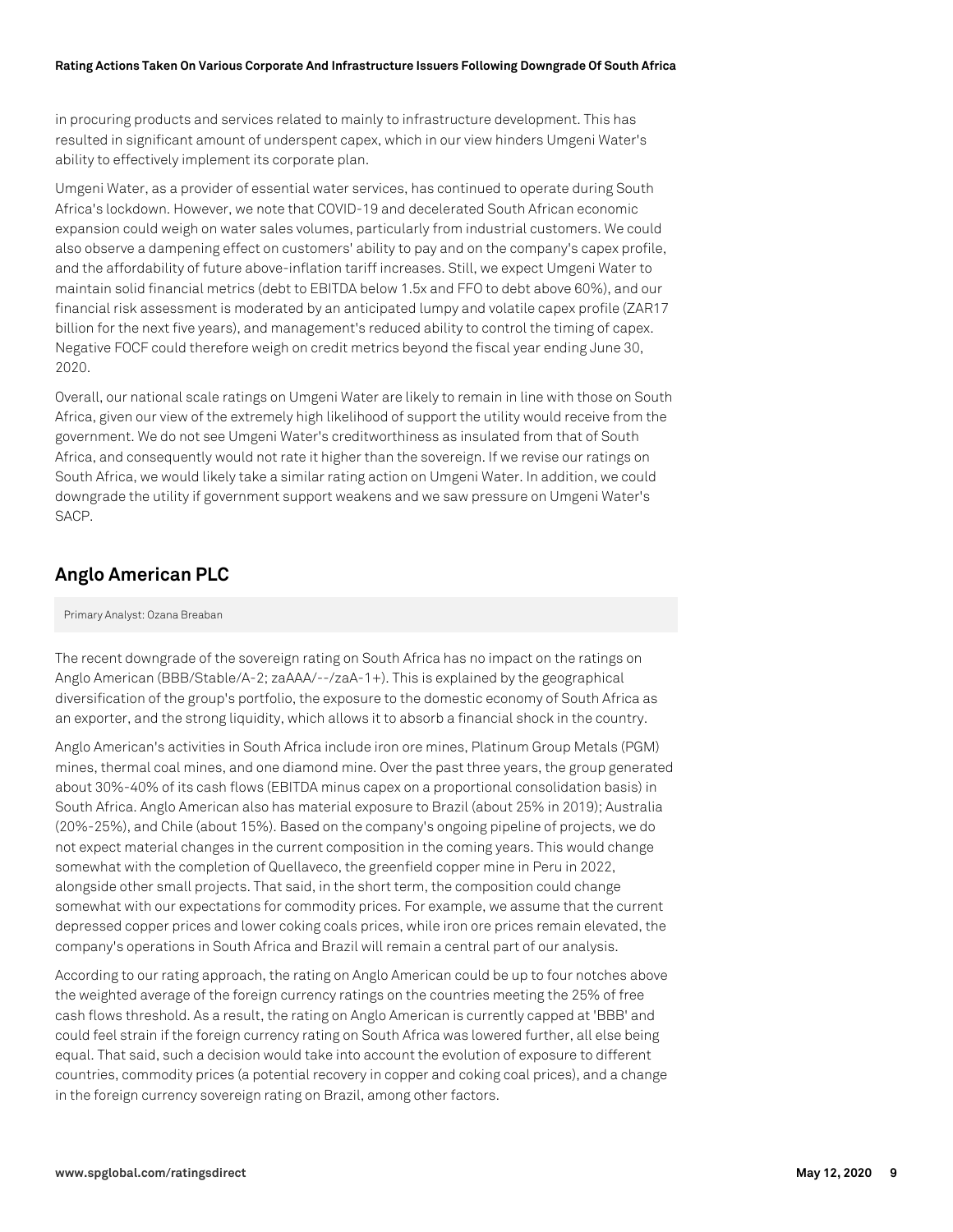The main considerations supporting the current four-notch differential between the foreign currency sovereign rating and the ratings on Anglo American include:

- The company's access to its \$4.5 billion revolving credit facility (RCF) at the parent level and a sizable cash balance outside South Africa, both of which were fully available as of Dec. 31, 2019;
- Other cash streams originating outside of South Africa; and
- Limited debt in South Africa and minimal maturities in the coming 12 months. As of end-2019, overall debt of about \$0.8 billion compared with cash in the country of about \$5.0 billion, or \$0.4 billion on a managed basis.

### **Outlook**

The stable outlook on Anglo American reflects our view of the limited upside or downside prospects for the rating over the coming years.

We consider that the projected credit metrics, the absolute reported net debt, and positive FOCF, together with adherence to the shareholder distribution policy, provide ample headroom within the current rating level to absorb a material decline in commodity prices.

Under our base-case scenario, we forecast FFO to debt will be well above 60% (using proportionate consolidation) in the coming years, above the 60% level that we view as commensurate with the current rating under midcycle conditions.

We see limited ratings downside over the forecast horizon through 2021. In our view, the company's current debt position and capital allocation framework should allow it to absorb shocks to its businesses while sustaining Anglo American's current creditworthiness.

However, Anglo American's S&P Global Ratings-adjusted FFO to debt (using proportionate consolidation) potentially dropping below 45% at the bottom of the cycle or below 60% under midcycle conditions over the medium term would create rating pressure. Such a scenario may include:

- The company's deviation from its financial policy by distributing material dividends or entering a new acquisition that resulted in a significant increase in leverage; or
- The economic downturn lasting beyond 2020, with a meaningful slowdown of the Chinese economy that materially affects the prices of Anglo American's key commodities (iron ore, copper, and coking coal).

In addition, we could take a negative rating action on Anglo American if there is a further deterioration in South Africa's creditworthiness (assuming no changes in the exposure to other material countries).

At this stage, we see very limited rating upside in the coming 12-24 months. A higher rating would require the following:

- A further sustained improvement in the company's portfolio. This is unlikely to be achieved before the ramp-up of projects such as the copper mine Quellaveco, and by additional work on the cost structure of other assets. In our view, maintaining and strengthening its relative competitive position to peers should provide Anglo American with some protection in the next downturn.
- A decrease in the company's exposure to South Africa, with an increase in the exposure to less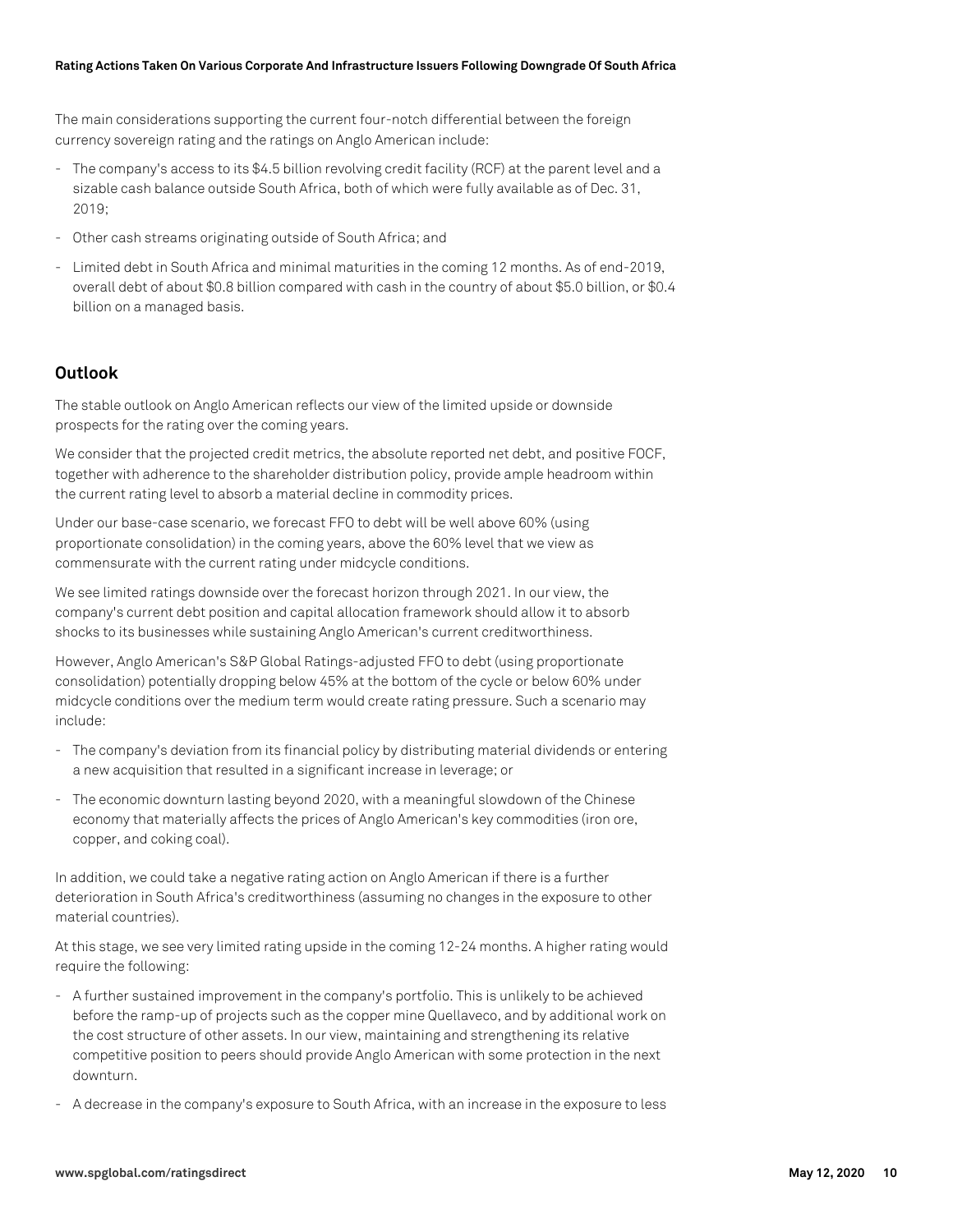risky countries, as the current rating is currently capped by the foreign currency sovereign credit rating on South Africa ('BB-' plus four notches).

# **enX Leasing Investments (Pty) Ltd.**

Primary Analyst: Rishav Singh

The CreditWatch negative on our 'zaA-' long-term South Africa national scale issuer credit rating on enX follows the company's announcement on May 5, 2020, that its transaction to divest its Fleet Management and Logistics (FML) business had been terminated. The CreditWatch indicates downside risks to enX's earnings, credit metrics, and liquidity because of the terminated transaction and the COVID-19 pandemic.

enX's revenue visibility benefits from medium-duration leases (typically four to five years) to a diversified base of corporate customers in both its Industrial Equipment and FML businesses. Value added-services and sale of equipment and vehicles at the end of the initial lease term also generate a material and sustainable component of the company's revenues. Both businesses are considered essential services and continue to operate during South Africa's COVID-19 related lockdown. Also notable is that enX's forklift distributorship contract with Toyota was recently renewed for an additional three years.

We expect the economic downturn in both South Africa and the U.K. will hinder the company's revenues and working capital cycle, with reduced spending by customers on capex across end markets and weak secondary markets for used vehicle sales in 2020. COVID-19-related effects and the weaker rand may also hurt enX's margins, leading to higher costs of imported equipment and vehicles, elevated bad debt ratios, and increased borrowing costs to fund its lease books.

enX had extended its debt maturity schedule and accessed the domestic market with issuances in April 2020 prior to the sale termination. However, the company delayed refinancing its larger bank and bond debt maturities in 2021 and 2022 given the anticipated sale transaction. At the start of May 2020, the company drew on its bank facilities with ZAR350 million in cash and debt maturities of ZAR105 million for the remainder of 2020, which we think will support operations in the near term until a revised funding plan is implemented.

# **CreditWatch**

In resolving the CreditWatch, we will evaluate enX's revised operating and funding strategy following the sale termination, and the effect of COVID-19 on earnings forecasts, credit metrics, liquidity position, and covenants. We expect to resolve the CreditWatch this quarter.

We could lower the ratings if we forecast a substantial deterioration in enX's credit metrics or liquidity due to the sale termination or COVID-19 fallout, with limited ability for the company to restore metrics or liquidity headroom in the fiscal year ending Aug. 31, 2021. In particular, we could lower the rating if:

- We think that the company's adjusted FFO to debt is likely to fall below 30% on average; or
- A prolonged disruption to operations or inability to timely refinance upcoming debt maturities narrows the liquidity headroom and support from the domestic credit market, such that sources cover uses by less than 1.2x.

We could affirm or raise the ratings once we have more certainty regarding the impact of the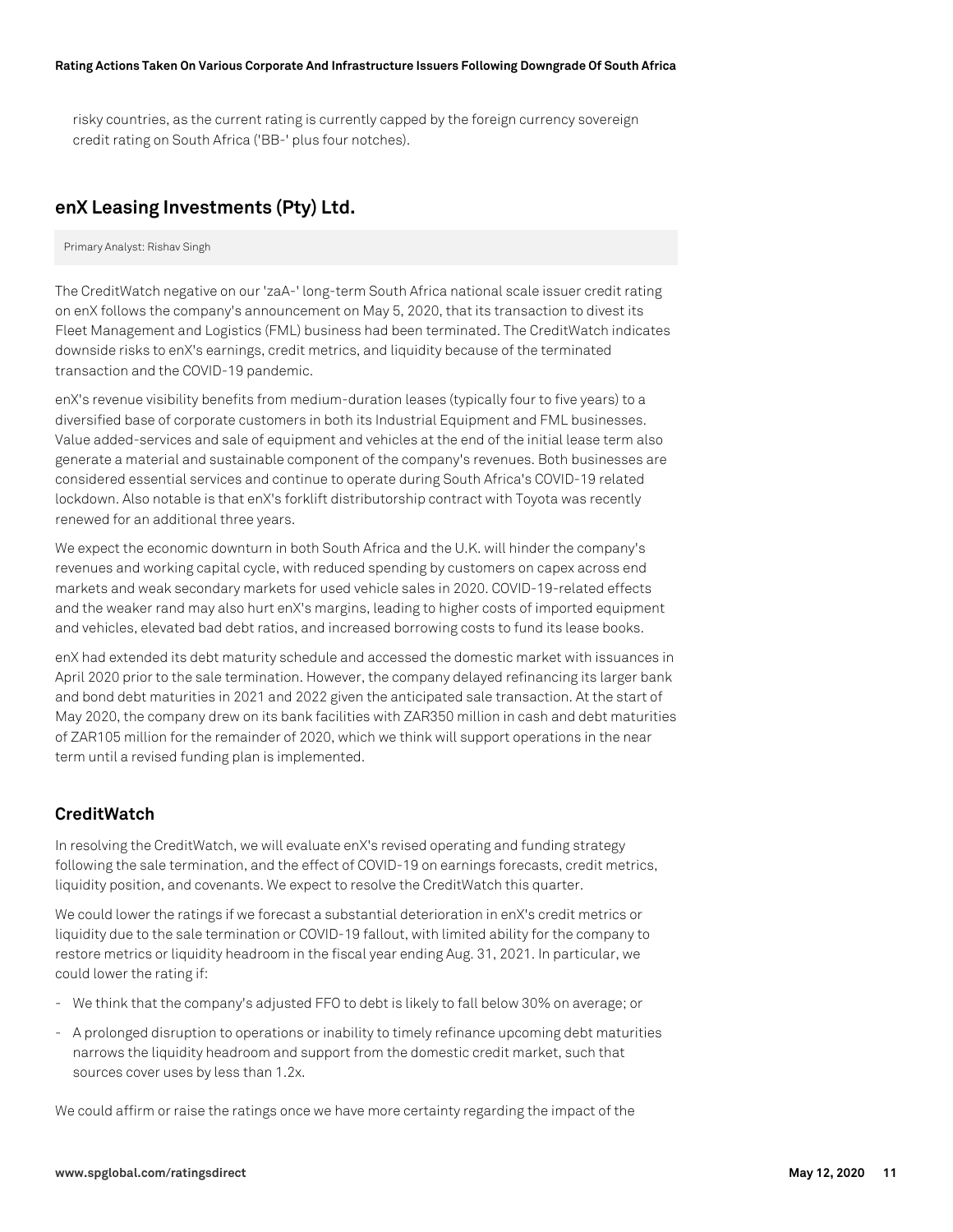COVID-19 pandemic on enX's operations and credit metrics. Execution of the company's funding strategy to refinance and re-profile its debt maturities would support its credit quality.

# **Exxaro Resources Ltd.**

Primary Analyst: Rishav Singh

The affirmation of our 'zaA-/zaA-2' South Africa long-term and short-term national scale issuer credit ratings on Exxaro Resources Ltd. reflects our view that the company's production has not been materially affected by COVID-19 fallout. Exxaro has operated at full capacity since authorities implemented lockdown measures. However, reduced economic activity and energy demand during the lockdown has led to an oversupply of coal and further constrained the liquidity of Exxaro's largest customer, Eskom (about 70% of sales by volume and 50%-60% of revenue in 2019). Eskom declared force majeure on selected long-term take-or-pay coal supply contracts at end-April 2020, and we understand that Exxaro will challenge the claim. We think Exxaro's credit metrics and liquidity can absorb Eskom's lower-than-contractual off-take at the Grootegeluk mine in 2020, even with 10% less off-take. Positively, we understand that Exxaro has not experienced payment delays or non-payment to date. In addition, Exxaro has retained access to the export market during lockdown, which will support its cash flows. Still, realized prices have reflected weaker energy demand in key export markets.

Our view on Exxaro's creditworthiness remains constrained by the fragile liquidity position of its largest customer, Eskom. Under our revised base case, we expect Exxaro to maintain adequate liquidity, with S&P Global Rating-adjusted debt to EBITDA of 1.2x-1.7x and FFO to debt above 45% on average, similar to levels in 2019. Our rating also reflects that discussions around the COVID-19 pandemic could heighten awareness around existing social and environmental considerations and accelerate change in the overall mix of coal and other fossil fuels in global energy supply.

We could lower our rating on Exxaro due to lower-than-expected coal prices and sales volumes, a large debt-funded acquisition as part of Exxaro's defense against climate change strategy, or unexpected operational issues that lead to FFO to debt weakening below 30% on average or a weaker liquidity position. We could also lower the rating if Exxaro experiences payment delays or non-payment on sales to Eskom, resulting in Exxaro's liquidity position weakening, or if Exxaro does not timeously refinance upcoming maturities.

We see limited rating upside over the next 12 months given the strain on Exxaro's creditworthiness from the company's large exposure to Eskom. However, we would consider an upgrade of Exxaro if risks stemming from Eskom subside. This could occur, for example, if Eskom's liquidity outlook improves, resulting in an upward revision of our rating on Eskom, or if there is broader certainty that Eskom's suppliers would be paid in a timely manner in the event of an adverse funding gap at Eskom.

# **MTN Group Ltd.**

Primary Analyst: Omega Collocott

Overall, our ratings on MTN Group Ltd., Mobile Telephone Networks Holdings Ltd., and MTN (Mauritius) Investments Ltd. are constrained by the foreign currency ratings on South Africa and Nigeria. The downgrades reflect the same action on South Africa. This resulted in us lowering by one notch our blended sovereign rating above which we can rate MTN. With economic exposures to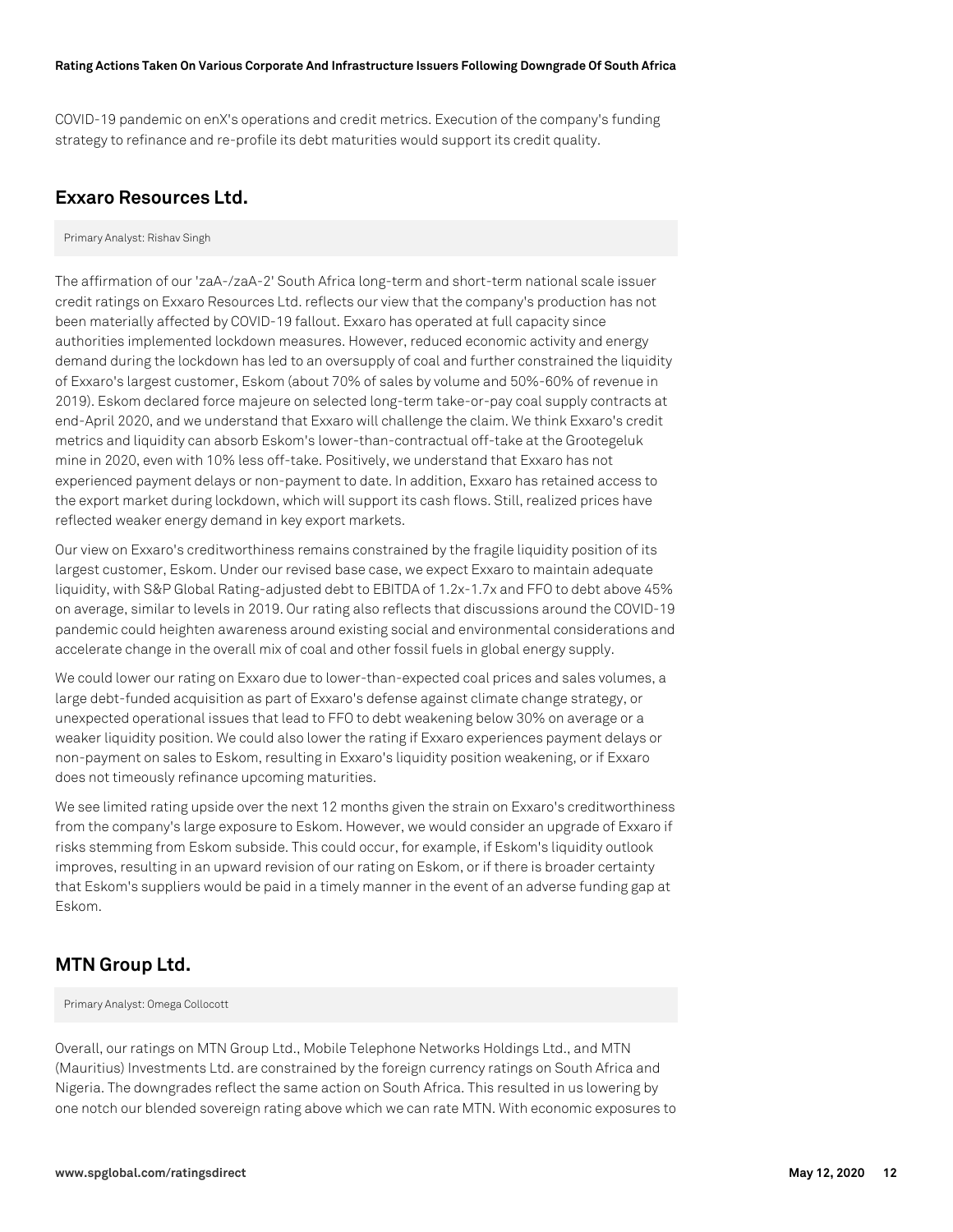South Africa (foreign currency BB-/Stable/B) slightly below exposures to Nigeria (foreign currency B-/Stable/B), we apply our test for rating above the sovereign using the blended sovereign rating of 'B' (previously 'B+'). We view a two-notch difference between the potential sovereign cap and the 'BB-' issuer credit rating on MTN as appropriate, given the group's forecast liquidity exceeding uses during sovereign stress.

We see COVID-19 as having a moderate effect on MTN's financial metrics, given the heightened importance of telecommunications during periods of lockdown, social distancing, and restricted mobility. We expect voice and data demand to be reasonably well supported, although lower consumer affordability and the impact of negative GDP growth on enterprise customers cannot be discounted. We also note that supply chain effects and customers' financial stress may result in capex delays and working capital inefficiencies.

We expect pressures on South African consumer and wholesale businesses to contract revenue growth by around 3%, with recovery expected beyond fiscal 2020. In MTN's Nigerian business, oil exposure in the economy could lead to lower affordability of mobile voice, data, and payments services, and possible margin pressures, while Nigerian naira devaluation or depreciation and higher value-added tax rates will likely place upward pressure on the cost base and lower cash flow generation from Nigeria. We have not revised forecasts for countries apart from South Africa and Nigeria, but we acknowledge that broader weakness is possible, while noting that MTN provides utility-like services in less developed countries that do not have access to fixed-line telecommunication infrastructure.

Notably, a weaker South African rand (which we expect to depreciate around 19% against the U.S. dollar and on average 12% against other important currencies in MTN's broader African portfolio in fiscal 2020 (including naira) based on S&P Global Ratings' economic assumptions) bolsters MTN's revenue and EBITDA from non-South African operations. In part, the larger reaction of the rand to COVID-19 effects reflects its liquidity as a globally traded currency; most other currencies in sub-Saharan Africa are significantly less liquid and many are partly managed. In our base case, we have moderated the positive currency impacts on earnings from larger African markets, since we do not see the strength of several regional currencies as a driver of higher MTN earnings in the longer term.

Despite our adjustments to our base case assumptions, we consider the current 'bb+' SACP as able to absorb the financial pressure of a 300 basis point (bps) decline in Nigerian revenue growth and up to 20% naira depreciation, as well as a 3% revenue decline in South Africa, somewhat offset by the weaker rand.

# **Outlook**

The stable outlook reflects our view that the blended sovereign rating of 'B', above which MTN can be rated by two notches, is unlikely to be lowered in the next 12 months given stable outlooks on both the sovereign ratings on Nigeria and South Africa.

MTN's creditworthiness is sensitive to the creditworthiness of both South Africa and Nigeria. We could revise the outlook on MTN to negative from stable in the event of weaker operating performance that reduces MTN's liquidity, limiting its ability to withstand our sovereign stress scenario for a 12-month period, such that we can no longer rate the company two notches higher than the blended sovereign rating. We could also downgrade MTN if adjusted debt to EBITDA rises above 4x, with all else remaining unchanged.

We could raise the ratings on MTN if we upgraded either South Africa or Nigeria. Also, broader exposure away from Nigeria to higher-rated countries could have a positive effect on MTN's credit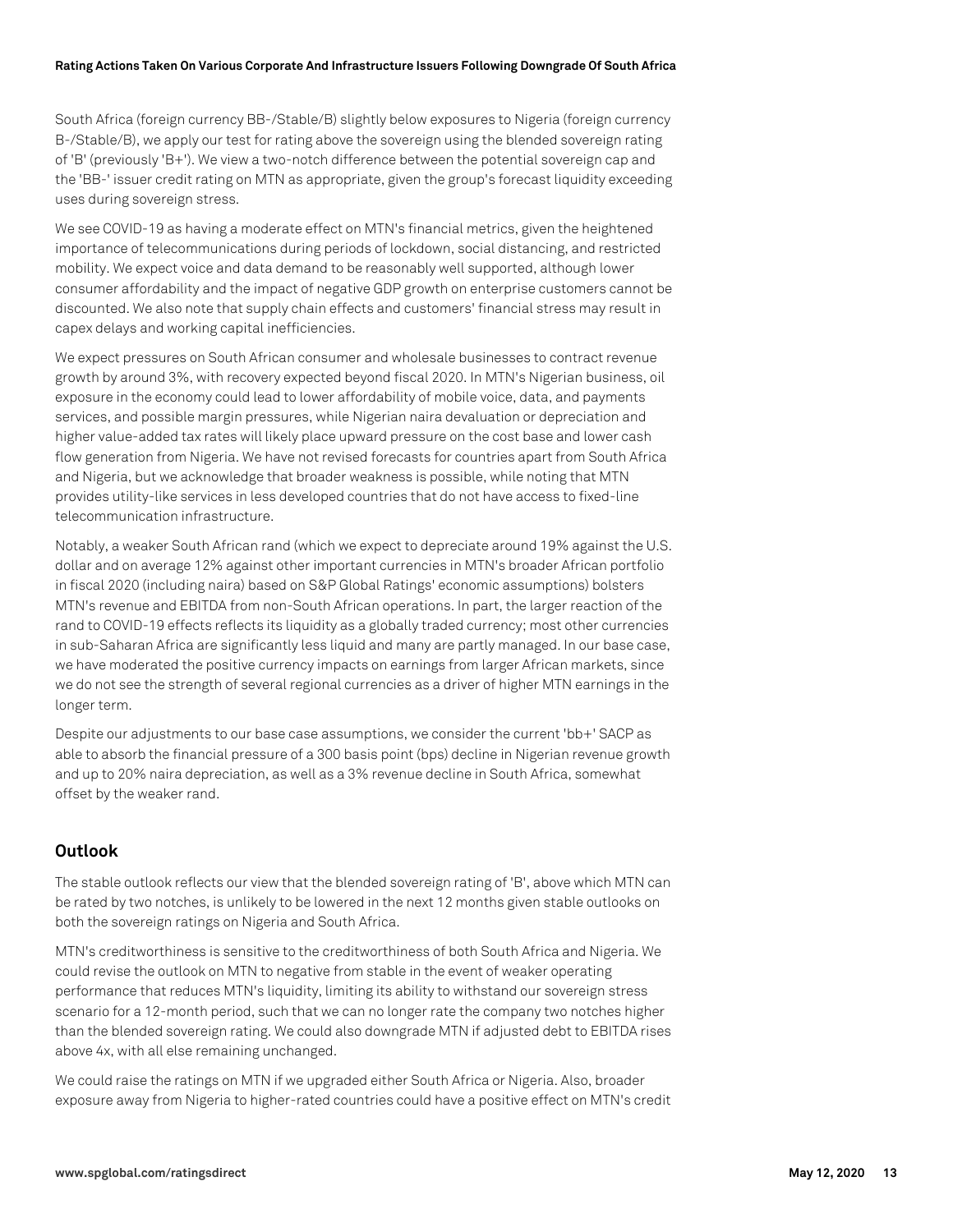quality.

# **Sappi Ltd.**

Primary Analyst: Omega Collocott

Our ratings on Sappi Ltd. and Sappi Papier Holding GmbH are not currently capped by our long-term foreign currency sovereign rating on South Africa, a jurisdiction to which Sappi's earnings and operating assets are materially exposed. Sappi can be rated above South Africa since the company passes our hypothetical sovereign default stress test, under which it maintains sufficient liquidity. We do not expect further sovereign weakness to affect Sappi at its current rating level, provided that the company maintains sufficient liquidity. Sappi may be rated at least two notches above the long-term foreign currency sovereign rating; we currently rate the company one notch higher.

Sappi has continued to operate as an essential service despite the various lockdown and social distancing guidelines. Nonetheless, based on our forecasts, we anticipate rising leverage due to lower cash flow, partly mitigated by Sappi's increasingly diversified product offering, prudent risk management, and strong liquidity, which are expected to provide some support through this period of price, currency, and cash flow volatility.

We view pulp and paper companies as moderately and indirectly exposed to COVID-19 fallout, but Sappi's exposure to dissolving wood pulp (DWP), a textile industry feedstock, and coated papers used in print media increases its exposure to declines in earnings. Further depressed product demand in these end markets given the effects of COVID-19, as well as persisting lower pulp and paper prices and potential production downtime, could weigh on revenue and margins in the fiscal year ending Sept. 30, 2020, at least. Sappi's leverage and time taken to deleverage may significantly exceed our previous expectations (see "South Africa-Based Wood Fiber Company Sappi Ltd. Outlook Revised To Negative; 'BB/B' Ratings Affirmed," published April 16, 2020).

# **Outlook**

Our negative outlook on Sappi reflects our expectation that the company's credit metrics will deteriorate materially in fiscal 2020, with adjusted FFO to debt falling below 20% this fiscal year, and below 25% on average, while adjusted debt to EBITDA surpasses 3.0x for the next two years. We base our assumptions on the COVID-19-related demand pressure on DWP and graphic paper in fiscal 2020, with DWP prices staying below \$650 per ton through this fiscal year. We then expect a recovery in overall volumes and gradual recovery in DWP sales volumes and EBITDA margins from fiscal 2021.

Sappi is targeting reported net debt to EBITDA at or below 2x in line with its financial policy, but we believe the unknown duration of stressed conditions in 2020 and potentially beyond has reversed the deleveraging trend over the outlook period, and possibly longer. Debt could also rise if operating cash flow is lower than expected given existing capex commitments.

We could downgrade Sappi if its financial risk profile were to deteriorate such that FFO to debt fell below 20% over a prolonged period. This could stem from continued operating challenges, with further falls in sales prices or volumes, prices staying lower for longer than we expect, or adverse currency movements, coupled with negative cash flow due to capex and dividends. We would consider FFO to debt of below 20% for an extended period as commensurate with a lower rating.

We could also downgrade Sappi if weaker operating performance reduces the company's liquidity,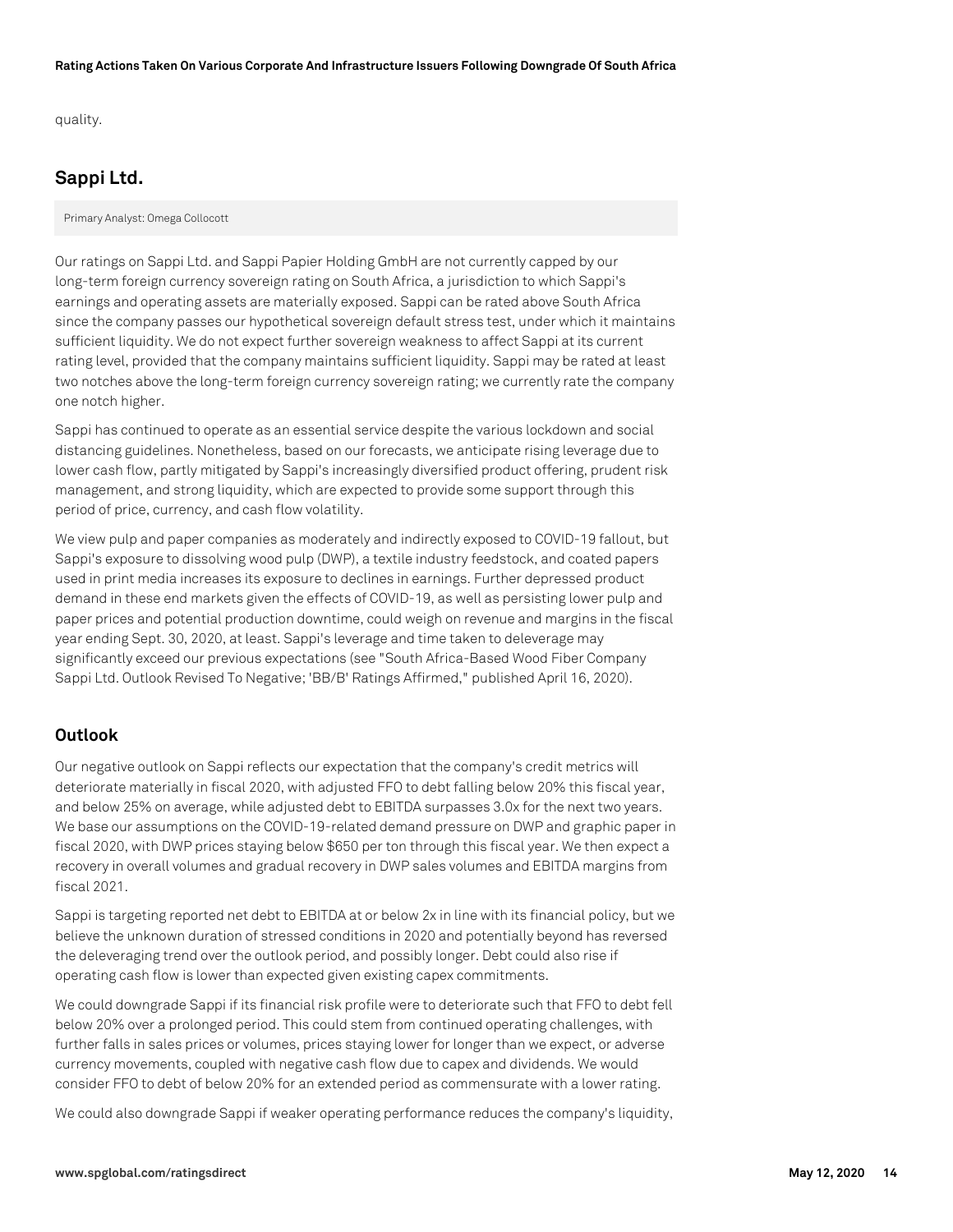constraining its ability to withstand our sovereign stress scenario for a 12-month period, such that we can no longer rate Sappi above South Africa.

We could consider revising the outlook to stable if Sappi's S&P Global Ratings-adjusted average FFO to debt returns to comfortably within the 25%-30% range, and its resumes deleveraging.

Given current weakness in pulp and paper prices and demand for selected products and operating margins, we see a higher rating as unlikely within the outlook period. Still, we could raise the rating if Sappi were to reduce leverage materially while maintaining adequate profitability for the sector, such that leverage fell sustainably below 2.5x and adjusted FFO to debt were sustainably above 35%, given the group's current business model. We believe maintaining a low-cost position in pulp production, as well as investment in growth-orientated projects, will be key to Sappi in maintaining its current business model over the medium term.

# **Sasol Ltd.**

Primary Analyst: Omega Collocott

The ratings on Sasol are not currently capped by our long-term foreign currency sovereign rating on South Africa, a jurisdiction to which the company's earnings and operating assets are materially exposed. Sasol can be rated above South Africa because it passes our hypothetical sovereign default stress test, under which it maintains sufficient liquidity. We do not expect further sovereign weakness to affect Sasol at its current rating level, provided that the company maintains sufficient liquidity. The rating on Sasol is capped at two notches above the long-term foreign currency sovereign rating; we currently rate Sasol one notch higher.

Sasol's cash flow has suffered from lower oil and chemical price environments combined with falling demand given global disruptions linked to the COVID-19 pandemic. We continue to believe that cash flow will be strained through the fiscal year ending June 30, 2020, due to the lower oil price assumptions. In our review published in March, we noted that Sasol's oil, gas, and chemicals businesses are exposed to lower commodities prices and COVID-19-related pullback in demand. The adequate liquidity assessment reflects our expectation that covenant headroom could be minimal, but that the company's solid banking relationships makes a further covenant lift or waiver before the next covenant measurement date relatively likely (see "South Africa-Based Chemicals Group Sasol Downgraded To 'BB/B' On Slumping Oil And Chemicals Markets; Outlook Negative," published March 30, 2020).

More recently, Sasol released revised production guidance for fiscal 2020, which highlighted the severity of fuel demand disruption in South Africa due to the lockdown. While a weakened rand will somewhat mitigate the negative impact on Sasol's fiscal 2020 EBITDA, it also increases the rand-denominated amount of Sasol's foreign currency debt (around \$8.5 billion), pushing leverage metrics up. Nevertheless, we consider that these recent developments are adequately captured at the current rating level.

Management continues to implement strategies that bolster the balance sheet, but the lower earnings outlook for at least the next 12-15 months intensifies the potential blow on the company's credit metrics since Sasol is at peak gearing levels. Given high sensitivity of Sasol's earnings to lower oil and chemical prices and a strong rand, cash flow volatility remains a risk.

# **Outlook**

The negative outlook reflects our view that weaker-than-expected oil and chemical prices, and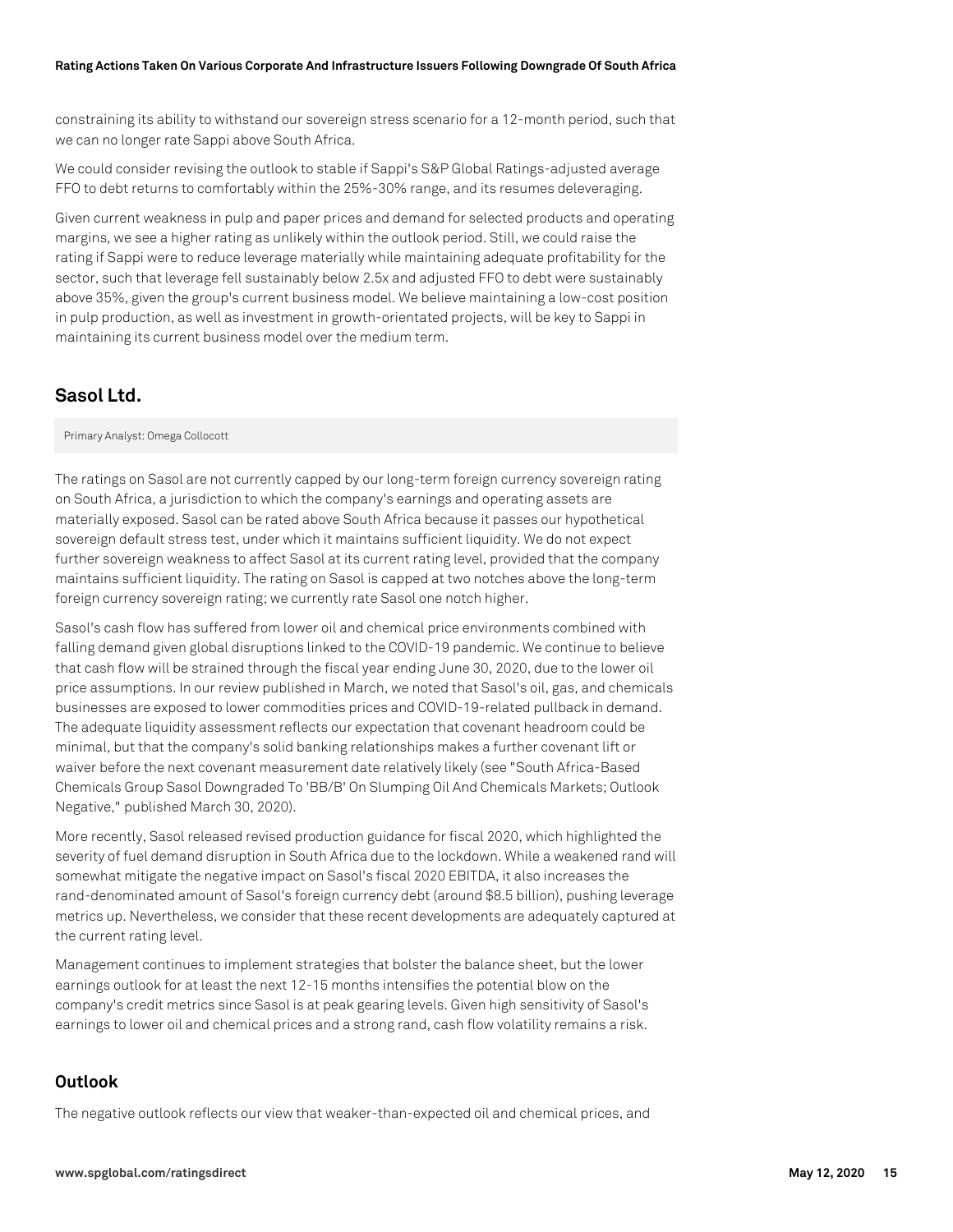continued volatility and poor visibility in commodity prices, demand evolution, and a weak rand at Sasol's fiscal year end, could result in a covenant breach or other event that prompts us to assess Sasol's liquidity as less than adequate. Lower-than-forecast cash generation outcomes could push the company's S&P Global Ratings-adjusted FFO to debt below 12%, from which there is already limited headroom. For the current rating, we expect adjusted FFO to debt to average more than 12%. We expect Sasol's financial metrics to remain constrained in fiscal 2021, because the commissioning of its U.S.-based ethane cracker in Lake Charles might not offset the damage of lower sales prices and lower margins, and peak leverage is likely to persist in the absence of adequate cash inflows from asset sales or a potential rights issue being implemented before the end of fiscal 2021. We view headroom under the company's debt covenants as minimal.

We would consider lowering the rating if FFO to debt (after our adjustments) weakened to and stayed below 12%, which could result, for example, from EBITDA reduction due to lower oil or chemical prices or demand disruptions, operational setbacks, increased capex, or higher debt. We could also lower the rating if Sasol experiences liquidity stress that constrained its ability to pass our rating-above-the-sovereign stress test, capping the rating at the sovereign level.

We could revise the outlook to stable if there is clear evidence that our adjusted FFO-to-debt ratio for Sasol will remain sustainably above 12% on average, and the risk of a liquidity event that would lead to us lowering our liquidity assessment to less than adequate abated. We could raise the rating if FFO to debt returned to levels sustainably above 20%, driven by a significantly improved operating environment or material deleveraging, which would most likely stem from asset sales, an equity raise, or both.

# **Sibanye Stillwater Ltd.**

#### Primary Analyst: Rishav Singh

We assume strong gold and platinum group metal (PGM) basket prices will allow Sibanye to maintain its de-leveraging trajectory and offset reduced production caused by COVID-19 related lockdown measures in South Africa. We capture this assumption in our stable outlook on Sibanye, alongside potential risks of a more prolonged business disruption than we currently anticipate, or a larger demand-side shock to basket prices if global GDP and new vehicle sales fall more than anticipated. Sibanye has addressed previously assessed downside risks, with Lonmin integrated without disruption, and synergies from the acquisition realized ahead of budget, conclusion of the South Africa PGM wage negotiations in November 2019 and refinancing its rand-denominated revolving credit facility.

We forecast that Sibanye will deliver S&P Global Ratings-adjusted debt to EBITDA below 1.5x and FFO to debt above 50% on average, from 3.0x and 26%, respectively, in 2019. In our base case, we assume Sibanye will deliver 1.45 million ounces (moz)--1.55moz of production at its SA PGM assets, including Marikana, 630,000oz at its U.S. PGM operation and 25,500kg--26,500kg at its SA Gold operations. We expect COVID-19 lockdown measures will result in 5%-15% lower production at its operations in 2020. We assume gold prices of \$1,550/oz, platinum prices of \$800/oz and palladium prices of \$1,800/oz in 2020. We assess Sibanye's liquidity as adequate and expect sources of liquidity to comfortably cover uses by more than 2.0x to the end of 2021. The company held ZAR16.4 billion in cash and was almost fully drawn on its revolving credit facilities at March 31, 2020 (\$12 million available under its U.S. dollar revolving credit facility), with no debt maturities in 2020.

Although the strong price environment has pushed realized basket prices substantially above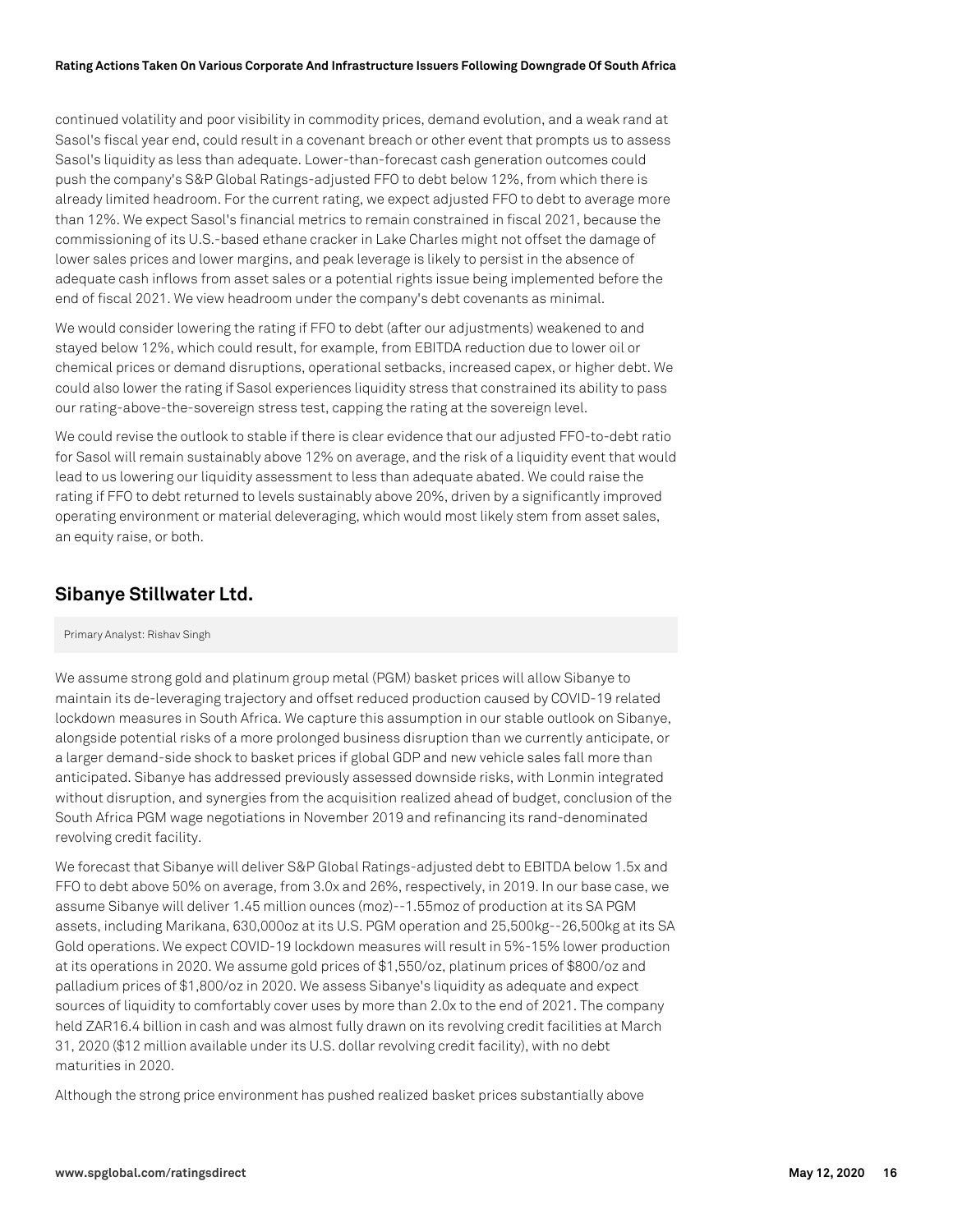all-in sustaining costs for Sibanye and most other producers, we continue to assess operations through the cycle. Sibanye's asset portfolio is generally spread across the higher cost per ounce end of the total cash cost and all-in cost curves, with the SA Gold operations operating in the fourth quartile, the U.S. PGM in the first quartile, and the SA PGM operations including Marikana toward the third quartile of the cash cost curves. Our assessment of Sibanye's business profile remains constrained by its structurally high cost asset base, substantial exposure to labor-intensive South African mining operations, and sizable ongoing development capex requirements.

Sibanye currently benefits from a high precious metals commodity price environment, and we expect strong free operating cash flow to add to the company's financial flexibility. We understand the company plans to reinstate its dividend (25%-35% of normalized earnings), early redeem certain debt obligations, and resume M&A activity over the next six to 18 months.

### **Outlook**

The stable outlook balances our expectation of improved earnings, credit metrics, and liquidity with uncertainty on the evolution and impact of the COVID-19 pandemic on Sibanye's production and demand from key end-markets.

We could revise the outlook to positive or raise the rating if Sibanye sustains its deleveraging trajectory through the pandemic, and we expect it to maintain FFO to debt above 45% on average under mid-cycle conditions. An upgrade will also depend on a resilient and stable operational performance across the asset portfolio, stability in the South Africa mining environment, especially electricity supply and labor relationships, and maintaining a credit-supportive financial policy.

We could lower the rating as a result of lower-than-expected metal prices or unexpected operational issues that lead to weaker or more volatile earnings and cash flow than our base-case assumptions. Specifically, we could lower the rating if:

- We expect debt to EBITDA to exceed 4.0x or FFO to debt to fall below 20% on average.
- A prolonged disruption to operations leads to a deterioration in liquidity headroom, with sources covering uses by less than 1.2x.

# **Super Group Ltd.**

Primary Analyst. Rishav Singh

The rating action on Super Group primarily reflects a weakening of the sovereign's underlying creditworthiness relative to the group, as well as the related changed to the South Africa national scale mapping table.

We continue to weigh into our analysis the forecasted contraction in GDP caused by the COVID-19 pandemic in Super Group's key end markets of South Africa, Australia, and Europe, as well as our expectation for severe declines in automotive sales globally (see "Super Group Long-Term Rating Lowered To 'zaAA' On Weaker Prospects Due To COVID-19 Outbreak," published April 20, 2020). We expect the COVID-19 pandemic will exacerbate an already difficult economic and business environment for the automotive sector, and intensify the economic headwinds Super Group has faced over the past 18 months. We think Super Group's Supply Chain Europe, Dealerships South Africa, and Dealerships U.K. will be the hardest hit of the group's divisions, but we anticipate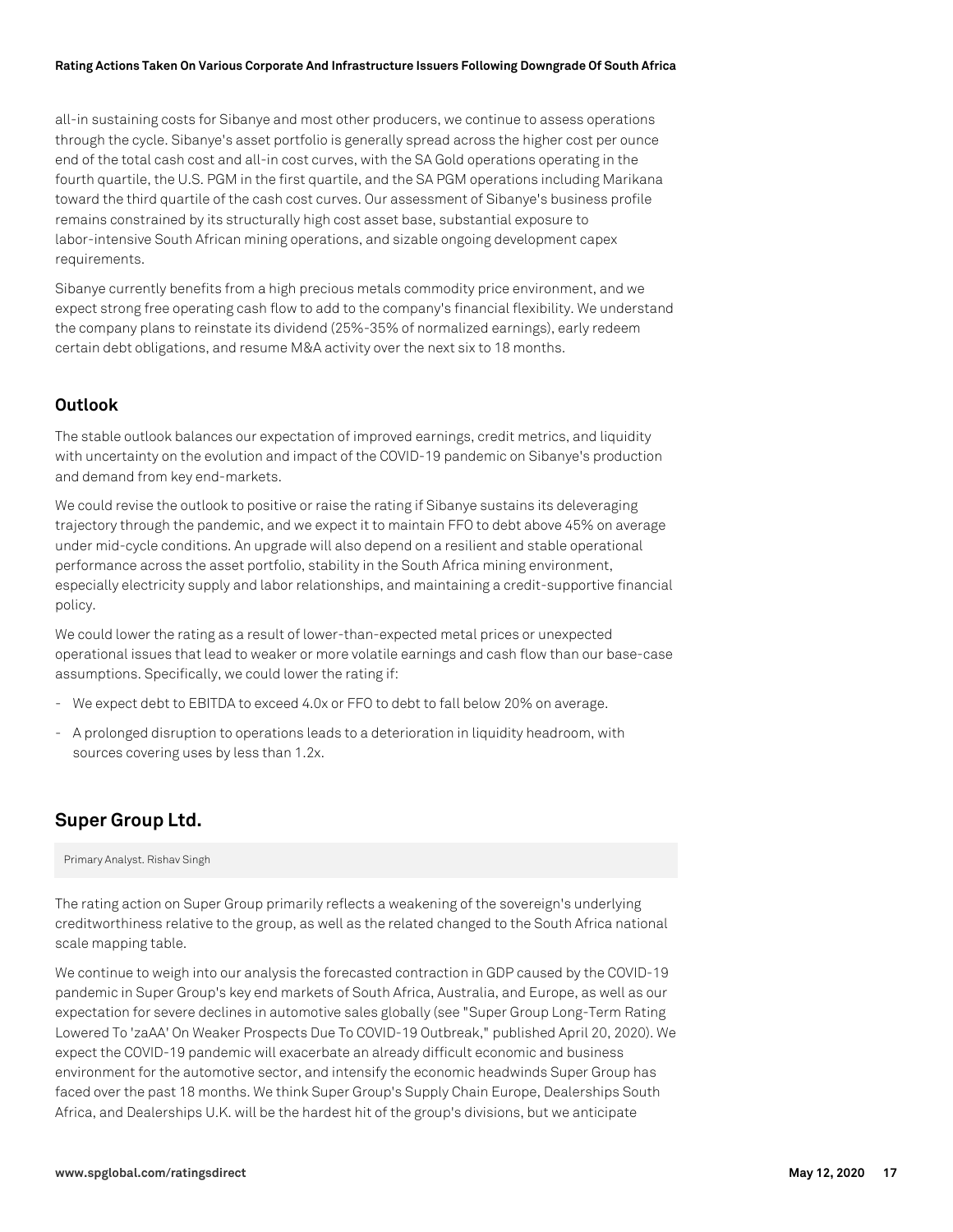demand for coal-commodity transport in the Supply Chain Africa operation will support cash flows through the pandemic. Additionally, we think Super Group's variable cost structure in its supply chain and dealership segments will cushion margins against a forecast drop in revenue and help it partly offset the adverse effects of recessionary conditions in South Africa and globally.

We forecast Super Group will deliver S&P Global Ratings-adjusted debt to EBITDA of 2.0x-2.7x and FFO to debt of 25%-35% in the fiscal year ending June 30, 2020 and in fiscal 2021, from 1.3x and 53%, respectively in fiscal 2019. In addition, we expect break-even free cash flows before lease and debt capital payments and acquisitions in fiscal 2020, turning positive in fiscal 2021. This is based on our forecast revenue decline of 15% in fiscal 2020, with a 10%-15% recovery in fiscal 2021, and for EBITDA margins to hold at 9%-10% in fiscals 2020 and 2021, compared with 11% in fiscal 2019.

We believe Super Group has sufficient liquidity to weather the next few quarters of weak trading volumes and likely negative free cash flow. The company held about ZAR3.8 billion of cash on March 31, 2020, and we understand its ZAR1.5 billion committed overdraft and revolving credit facilities are available but remain undrawn. Furthermore, we understand floor-plan financing arrangements for the vehicle inventory in its auto dealerships are in place until vehicles are sold; this will limit potential working capital stress while dealerships are closed due to lockdowns. We also anticipate the company will suspend share repurchases and acquisitions until 2021. Super Group's debt maturities total ZAR1.5 billion in 2020 and ZAR1.0 billion in 2021. We expect the company to stay in compliance with its covenants under our base case.

We currently assume a recovery of economic activity by mid-2020. However, there is a risk of a prolonged business disruption, and an extended global recession could further strain Super Group's credit metrics and liquidity.

We could lower our South Africa national scale ratings within the next 12 months, if we believe the group's:

- S&P Global Ratings-adjusted debt to EBITDA will exceed 3.0x or adjusted FFO to debt will remain below 30% on average, without solid recovery prospects.
- Liquidity position or covenant headroom will significantly decline because of weak earnings and cash flow, or a change to financial policy.

# **Woolworths Holdings Ltd.**

Primary Analyst. Rishav Singh

Our 'zaA-' South Africa national scale issuer credit rating on Woolworths Holdings Ltd (WHL) remains on CreditWatch negative, where we placed it on April 15, 2020 (see "South Africa-Based Woolworths Holdings Lowered To 'zaA-' And Placed On CreditWatch Negative On COVID-19 Disruption"). We continue to factor into our analysis the weaker growth outlook for South Africa and business disruption to clothing retailers caused by COVID-19 fallout. Based on our assumption of a recovery in trading activity by mid-2020, we believe the pandemic will result in a sharp drop of nearly 10% in WHL's turnover for the fiscal year June 30, 2020, with a 15%-25% decline in WHL's non-food business and low-single-digit growth in food. We also project a contraction of gross profit margins due to discounting once stores open. We anticipate a contraction in adjusted EBITDA of at least 25% in fiscal 2020 after considering WHL's planned cost-saving and cash-preservation measures, which include standstill agreements with affected staff in Australia, deferral or suspension of rental payments in both Australia and South Africa,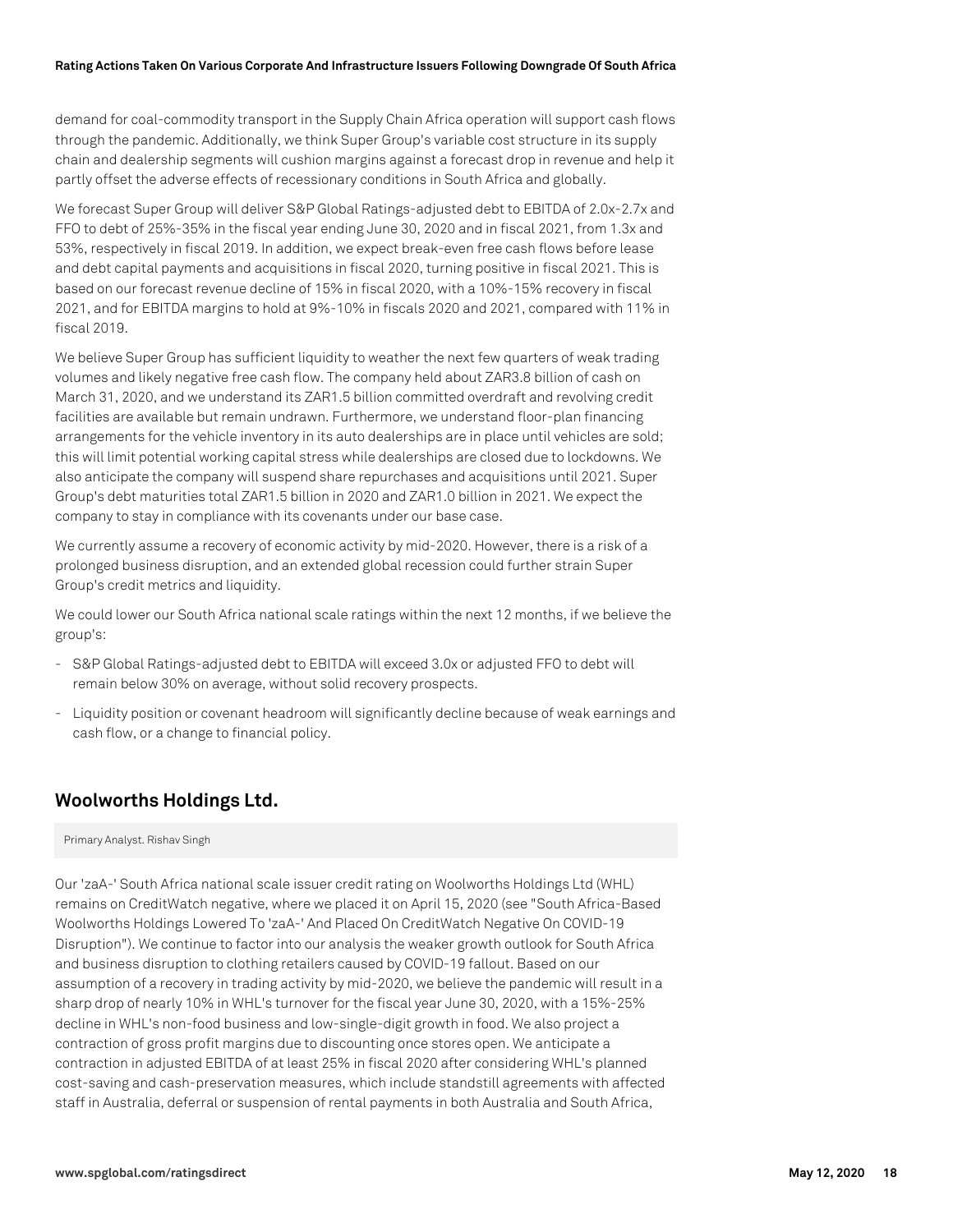and postponement of noncritical capex.

We expect WHL's S&P Global Ratings-adjusted debt to EBITDA and FFO to debt to slide to 4.0x-5.0x and of 12%-16%, respectively in fiscals 2020 and 2021. This compares with 3.3x and 20% in fiscal 2019. The flagging economic prospects will temper WHL's ability to quickly restore metrics to 2019 levels.

We believe WHL has sufficient liquidity to cope with the near-term trading disruption, but the buffer could diminish in the event of a more prolonged or harsher disruption than we currently anticipate, or if WHL is unable to secure necessary covenant waivers or suspensions from its Australian lenders. We forecast its liquidity sources will cover uses by more than 1.2x over the 12 months started Jan. 1, 2020, even after considering large seasonal movements in working capital. WHL has committed undrawn credit facilities of ZAR4.1 billion in South Africa and A\$280 million in Australia, and its debt maturities are limited to ZAR750 million in 2020. We forecast covenant headroom in Australia will narrow substantially, or suffer a breach under some scenarios, due to a materially weaker earnings outlook. However, based on the company's relationships with its bank syndicate and the widespread effects of COVID-19, we anticipate that WHL would be able to secure covenant waivers or a temporary suspension of covenant measurements. Although, in our view, a more severe or prolonged dent in economic activity or a change to consumer behavior after the pandemic could damage WHL's ability to restore earnings and credit metrics in Australia in the coming years.

# **CreditWatch**

The CreditWatch indicates still-significant downside risks, given the uncertainty as to when the COVID-19 pandemic will peak and whether it will persist beyond second-quarter 2020. We currently assume a recovery in economic activity by mid-2020, however, this could be delayed, weighing further on credit metrics and posing a challenge to WHL's liquidity and covenants. In resolving the CreditWatch, we will evaluate new information regarding the spread of COVID-19 and its effect on WHL's earnings, credit metrics, and liquidity. We will also consider WHL's recovery prospects for second-half 2020 and in 2021.

We could lower the ratings if COVID-19 and any resulting restrictions and social distancing measures looked likely to extend into second-half 2020. This would further weaken the group's ability to restore its credit metrics and covenant headroom. In particular, we could lower the rating if:

- We think that adjusted debt to EBITDA is likely to rise above 5.0x or adjusted FFO to debt is likely to fall below 12%.
- A prolonged disruption to operations leads to a deterioration in liquidity headroom.
- WHL is unable to obtain relief on its maintenance covenants, increasing the likelihood of a breach due to diminishing headroom.

We could affirm or raise the ratings once we have more certainty regarding the duration and severity of the COVID-19 pandemic and its effect on consumer demand, retail trading, and WHL's operating performance and liquidity. This would hinge on WHL maintaining S&P Global Ratings-adjusted debt to EBITDA below 5.0x, adjusted FFO to debt above 12%, adequate liquidity, and sufficient headroom under its covenants.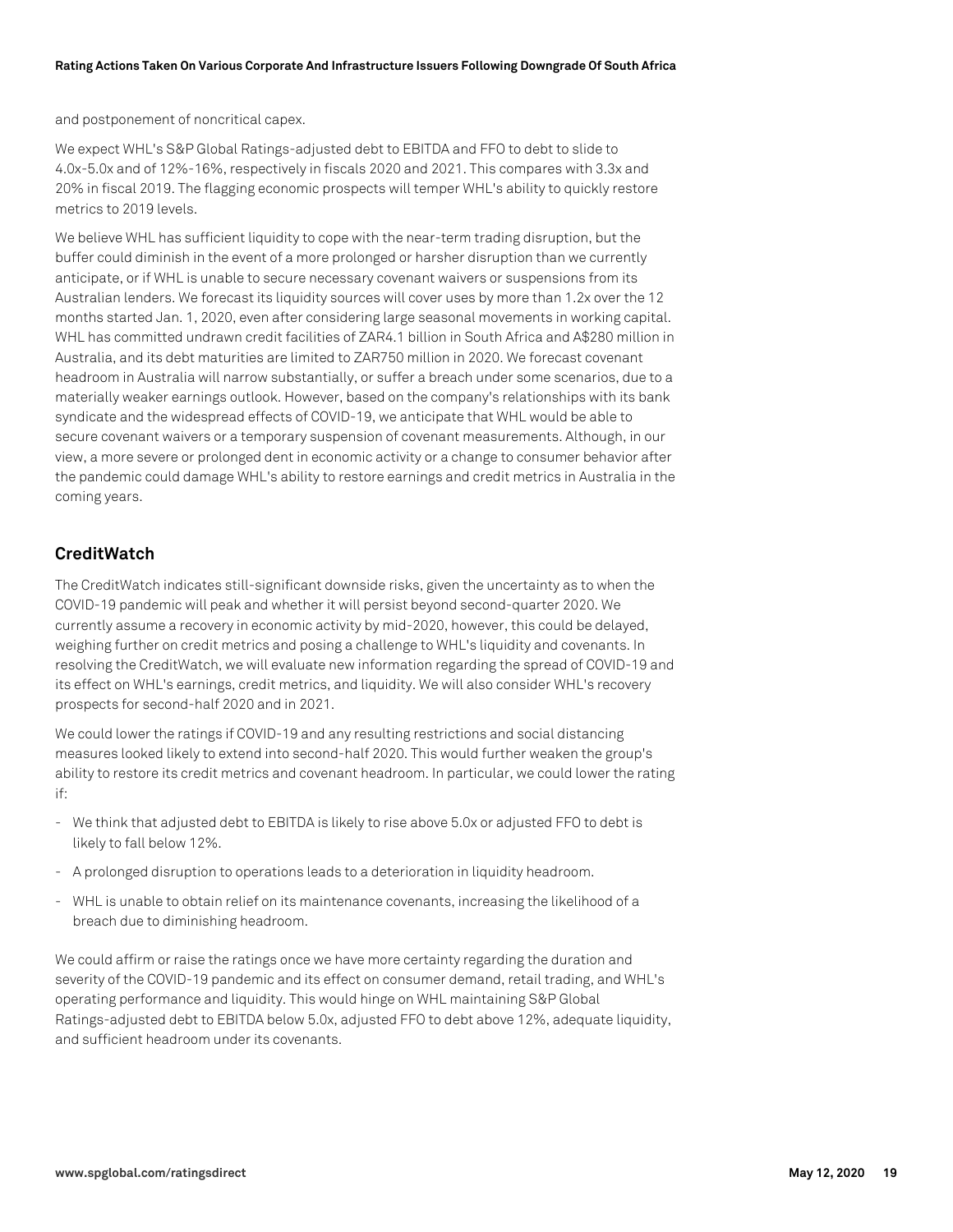# **Related Criteria**

- General Criteria: Group Rating Methodology, July 1, 2019
- Criteria | Corporates | General: Corporate Methodology: Ratios And Adjustments, April 1, 2019
- General Criteria: Methodology For National And Regional Scale Credit Ratings, June 25, 2018
- Criteria | Corporates | General: Reflecting Subordination Risk In Corporate Issue Ratings, March 28, 2018
- General Criteria: Methodology For Linking Long-Term And Short-Term Ratings, April 7, 2017
- Criteria | Corporates | Industrials: Key Credit Factors For The Operating Leasing Industry, Dec. 14, 2016
- Criteria | Corporates | General: Recovery Rating Criteria For Speculative-Grade Corporate Issuers, Dec. 7, 2016
- General Criteria: Guarantee Criteria, Oct. 21, 2016
- Criteria | Corporates | Recovery: Methodology: Jurisdiction Ranking Assessments, Jan. 20, 2016
- General Criteria: Rating Government-Related Entities: Methodology And Assumptions, March 25, 2015
- Criteria | Corporates | General: Methodology And Assumptions: Liquidity Descriptors For Global Corporate Issuers, Dec. 16, 2014
- Criteria | Corporates | Industrials: Key Credit Factors For The Railroad And Package Express Industry, Aug. 12, 2014
- Criteria | Corporates | Industrials: Key Credit Factors For The Telecommunications And Cable Industry, June 22, 2014
- Criteria | Corporates | Industrials: Key Credit Factors For The Forest And Paper Products Industry, Feb. 12, 2014
- Criteria | Corporates | Industrials: Key Credit Factors For The Transportation Cyclical Industry, Feb. 12, 2014
- General Criteria: Country Risk Assessment Methodology And Assumptions, Nov. 19, 2013
- Criteria | Corporates | Utilities: Key Credit Factors For The Regulated Utilities Industry, Nov. 19, 2013
- Criteria | Corporates | Industrials: Key Credit Factors For The Transportation Infrastructure Industry, Nov. 19, 2013
- Criteria | Corporates | Industrials: Key Credit Factors For The Retail And Restaurants Industry, Nov. 19, 2013
- Criteria | Corporates | Industrials: Key Credit Factors For The Business And Consumer Services Industry, Nov. 19, 2013
- Criteria | Corporates | General: Corporate Methodology, Nov. 19, 2013
- General Criteria: Ratings Above The Sovereign--Corporate And Government Ratings: Methodology And Assumptions, Nov. 19, 2013
- General Criteria: Methodology: Industry Risk, Nov. 19, 2013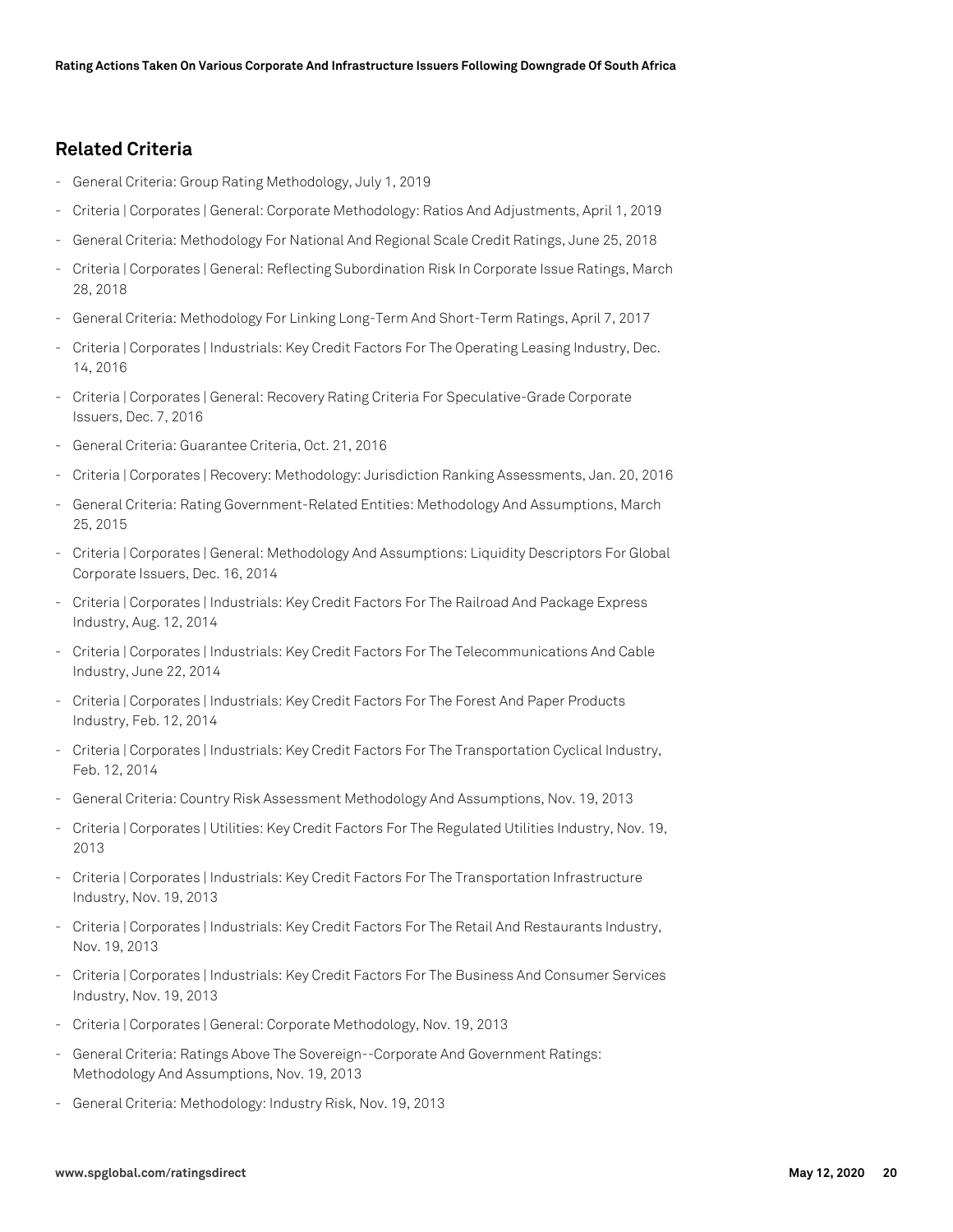- General Criteria: Methodology: Timeliness Of Payments: Grace Periods, Guarantees, And Use Of 'D' And 'SD' Ratings, Oct. 24, 2013
- General Criteria: Methodology: Management And Governance Credit Factors For Corporate Entities, Nov. 13, 2012
- General Criteria: Criteria For Assigning 'CCC+', 'CCC', 'CCC-', And 'CC' Ratings, Oct. 1, 2012
- General Criteria: Use Of CreditWatch And Outlooks, Sept. 14, 2009

# **Related Research**

- Coronavirus Impact: Key Takeaways From Our Articles, May 11, 2020
- South Africa Ratings Lowered To 'BB-' From 'BB' As COVID-19 Further Impairs Fiscal And Growth Prospects; Outlook Stable, April 29, 2020
- South Africa National Scale Mapping Revised Following Sovereign Downgrade, April 29, 2020
- Global Credit Conditions: Rising Credit Pressures Amid Deeper Recession, Uncertain Recovery Path, April 22, 2020
- Rating Actions Taken On Seven South Africa Corporate And Infrastructure Issuers Following Outlook Revision To Sovereign, Dec. 2, 2019

# **Ratings List**

| ************** Anglo American PLC **************   |                   |           |  |  |
|----------------------------------------------------|-------------------|-----------|--|--|
| <b>Ratings Affirmed</b>                            |                   |           |  |  |
| Anglo American PLC                                 |                   |           |  |  |
| <b>Issuer Credit Rating</b>                        | BBB/Stable/A-2    |           |  |  |
| South Africa National Scale                        | $7aAAA/--/7aA-1+$ |           |  |  |
| Anglo American Capital PLC                         |                   |           |  |  |
| Senior Unsecured                                   | <b>BBB</b>        |           |  |  |
| Anglo American SA Finance Ltd.                     |                   |           |  |  |
| Senior Unsecured                                   | <b>78AAA</b>      |           |  |  |
| ************* ESKOM Holdings SOC Ltd. ************ |                   |           |  |  |
| Downgraded                                         |                   |           |  |  |
|                                                    | To                | From      |  |  |
| <b>ESKOM Holdings SOC Ltd.</b>                     |                   |           |  |  |
| Senior Unsecured*                                  | BB-               | <b>BB</b> |  |  |
| <b>Ratings Affirmed</b>                            |                   |           |  |  |
| ESKOM Holdings SOC Ltd.                            |                   |           |  |  |
| <b>Issuer Credit Rating</b>                        |                   |           |  |  |
| South Africa National Scale                        | $zaB/-$ -/ $zaB$  |           |  |  |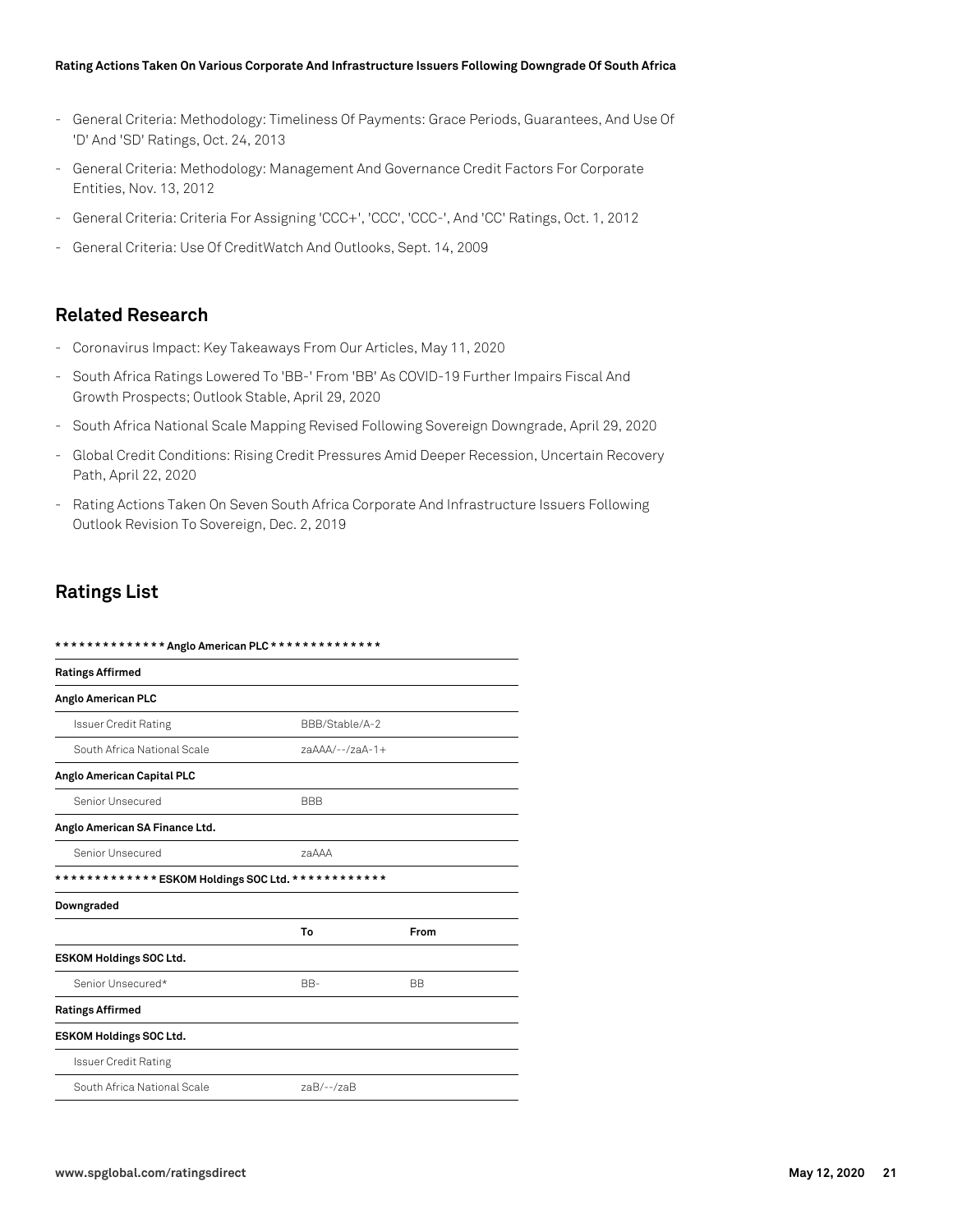### **ESKOM Holdings SOC Ltd.**

| Senior Secured                                    | CCC+                            |                 |  |
|---------------------------------------------------|---------------------------------|-----------------|--|
| Senior Unsecured                                  | CCC+                            |                 |  |
| Ratings Affirmed; Outlook Action                  |                                 |                 |  |
|                                                   | To                              | From            |  |
| <b>ESKOM Holdings SOC Ltd.</b>                    |                                 |                 |  |
| <b>Issuer Credit Rating</b>                       | CCC+/Negative/-- CCC+/Stable/-- |                 |  |
| ************* Exxaro Resources Ltd. ************* |                                 |                 |  |
| <b>Ratings Affirmed</b>                           |                                 |                 |  |
| <b>Exxaro Resources Ltd.</b>                      |                                 |                 |  |
| Issuer Credit Rating                              |                                 |                 |  |
| South Africa National Scale                       | zaA-/--/zaA-2                   |                 |  |
| ************** MTN Group Ltd. ****************    |                                 |                 |  |
| Downgraded; Outlook Action                        |                                 |                 |  |
|                                                   | To                              | From            |  |
| <b>MTN Group Ltd.</b>                             |                                 |                 |  |
| Mobile Telephone Networks Holdings Ltd.           |                                 |                 |  |
| <b>Issuer Credit Rating</b>                       | BB-/Stable/--                   | BB/Negative/--  |  |
| MTN (Mauritius) Investments Ltd.                  |                                 |                 |  |
| Mobile Telephone Networks Holdings Ltd.           |                                 |                 |  |
| Senior Unsecured                                  | BB-                             | ВB              |  |
| Recovery Rating                                   | 3(65%)                          | 3(65%)          |  |
| <b>Ratings Affirmed</b>                           |                                 |                 |  |
| <b>MTN Group Ltd.</b>                             |                                 |                 |  |
| Mobile Telephone Networks Holdings Ltd.           |                                 |                 |  |
| Issuer Credit Rating                              |                                 |                 |  |
| South Africa National Scale                       | $zaAA/--$ /--                   |                 |  |
| ************** Rand Water ****************        |                                 |                 |  |
| Downgraded; Outlook Action; Ratings Affirmed      |                                 |                 |  |
|                                                   | To                              | From            |  |
| <b>Rand Water</b>                                 |                                 |                 |  |
| Issuer Credit Rating                              |                                 |                 |  |
| Foreign Currency                                  | BB-/Stable/--                   | BB/Negative/--  |  |
| Local Currency                                    | BB/Stable/--                    | BB+/Negative/-- |  |
| South Africa National Scale                       | zaAAA/--/--                     | zaAAA/--/--     |  |
| Senior Unsecured                                  | BB                              | BB+             |  |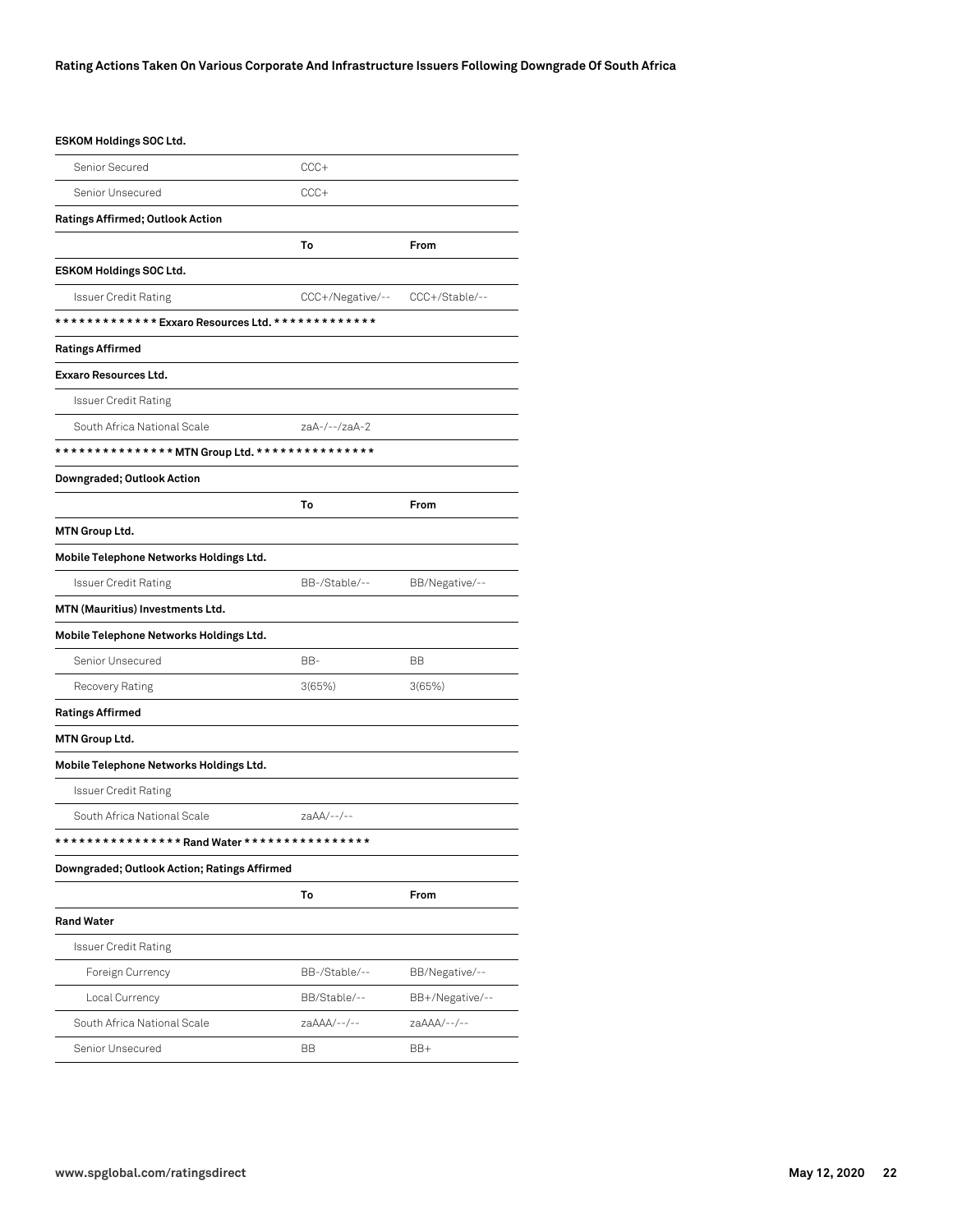**\* \* \* \* \* \* \* \* \* \* \* \* \* \* \* \* Sappi Ltd. \* \* \* \* \* \* \* \* \* \* \* \* \* \* \* \***

| <b>Ratings Affirmed</b>                            |                 |                |  |
|----------------------------------------------------|-----------------|----------------|--|
| Sappi Ltd.                                         |                 |                |  |
| <b>Issuer Credit Rating</b>                        | BB/Negative/B   |                |  |
| Sappi Papier Holding GmbH                          |                 |                |  |
| Senior Unsecured                                   | <b>BB</b>       |                |  |
| Recovery Rating                                    | 3(55%)          |                |  |
|                                                    |                 |                |  |
| <b>Ratings Affirmed</b>                            |                 |                |  |
| Sasol Ltd.                                         |                 |                |  |
| <b>Issuer Credit Rating</b>                        |                 |                |  |
| Foreign Currency                                   | BB/Negative/B   |                |  |
| Sasol Financing International Ltd.                 |                 |                |  |
| Sasol Financing USA LLC                            |                 |                |  |
| Senior Unsecured                                   | BB              |                |  |
| Recovery Rating                                    | 3(65%)          |                |  |
| ************** Sibanye Gold Ltd. **************    |                 |                |  |
| <b>Not Rated Action</b>                            |                 |                |  |
|                                                    | To              | From           |  |
| Sibanye Gold Ltd.                                  |                 |                |  |
| Issuer Credit Rating                               | ΝR              | B+/Negative/-- |  |
| South Africa National Scale                        | <b>NR</b>       | $zaA-/--/--$   |  |
| <b>Ratings Affirmed</b>                            |                 |                |  |
| <b>Stillwater Mining Co.</b>                       |                 |                |  |
| Senior Unsecured                                   | $B+$            |                |  |
| Recovery Rating                                    | 3(65%)          |                |  |
| ************* Sibanye Stillwater Ltd. ************ |                 |                |  |
| <b>New Rating</b>                                  |                 |                |  |
| Sibanye Stillwater Ltd.                            |                 |                |  |
| <b>Issuer Credit Rating</b>                        | B+/Stable/--    |                |  |
| South Africa National Scale                        | zaA/--/--       |                |  |
| ************** Super Group Ltd. ***************    |                 |                |  |
| <b>Upgraded; Ratings Affirmed</b>                  |                 |                |  |
|                                                    | To              | From           |  |
| Super Group Ltd.                                   |                 |                |  |
| <b>Issuer Credit Rating</b>                        |                 |                |  |
| South Africa National Scale                        | zaAAA/--/zaA-1+ | zaAA/--/zaA-1+ |  |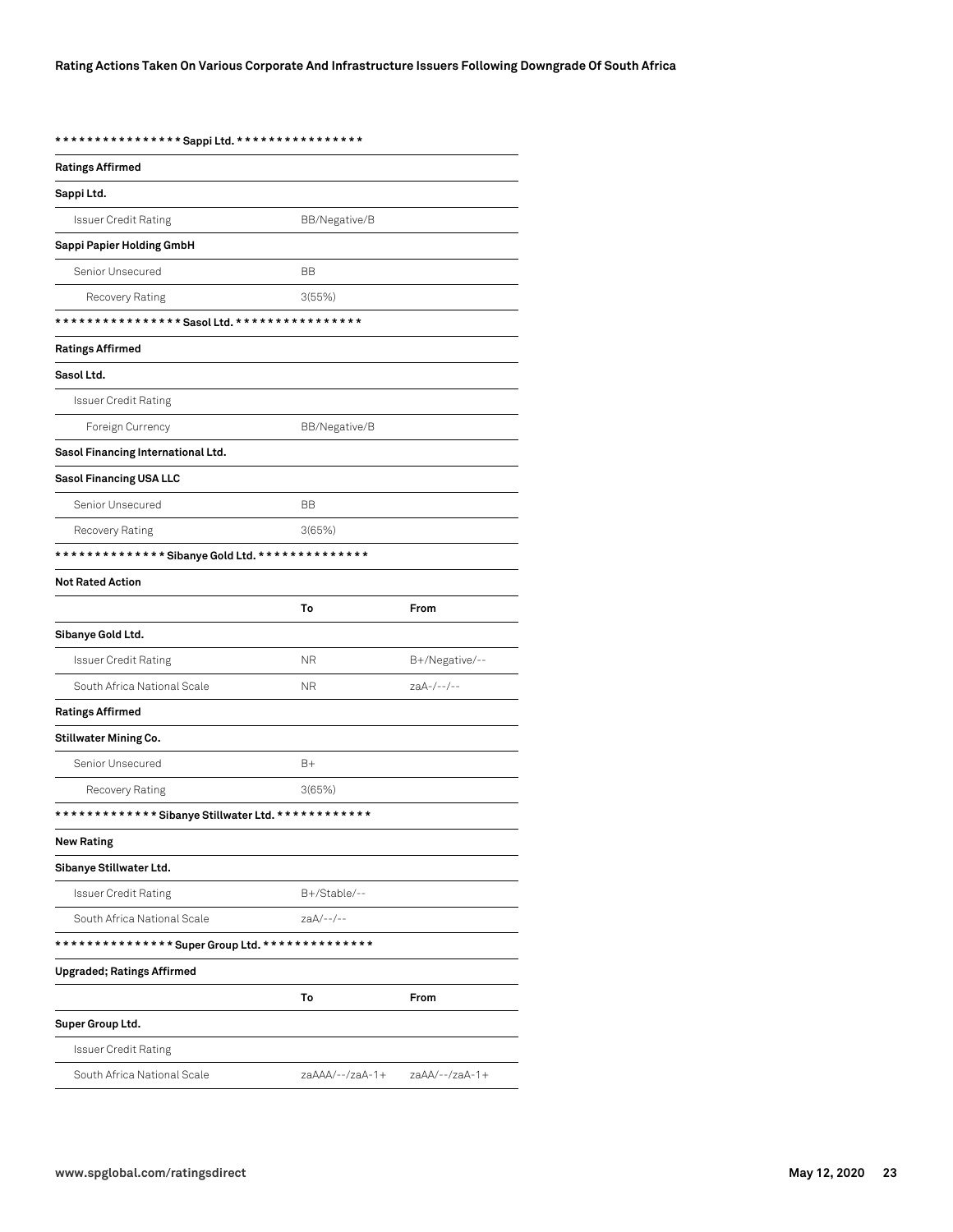**\* \* \* \* \* \* \* \* \* \* \* \* \* \* Telkom SA SOC Ltd. \* \* \* \* \* \* \* \* \* \* \* \* \* \***

| Downgraded; Outlook Action                               |                   |                 |  |
|----------------------------------------------------------|-------------------|-----------------|--|
|                                                          | To                | From            |  |
| Telkom SA SOC Ltd.                                       |                   |                 |  |
| <b>Issuer Credit Rating</b>                              | BB/Stable/--      | BB+/Negative/-- |  |
| **************Transnet SOC Ltd. ***************          |                   |                 |  |
| Downgraded; Outlook Action; Rating Affirmed              |                   |                 |  |
|                                                          | To                | From            |  |
| Transnet SOC Ltd.                                        |                   |                 |  |
| <b>Issuer Credit Rating</b>                              | BB-/Stable/--     | BB/Negative/--  |  |
| South Africa National Scale                              | zaAA/--/zaA-1+    | zaAA/--/zaA-1+  |  |
| Senior Unsecured                                         | BB-               | <b>BB</b>       |  |
| Senior Unsecured*                                        | BВ                | BB+             |  |
| *************** Umgeni Water ***************             |                   |                 |  |
| <b>Ratings Affirmed</b>                                  |                   |                 |  |
| Umgeni Water                                             |                   |                 |  |
| <b>Issuer Credit Rating</b>                              |                   |                 |  |
| South Africa National Scale                              | zaAAA/--/zaA-1+   |                 |  |
| ************ Woolworths Holdings Ltd. ************       |                   |                 |  |
| Ratings Remain On CreditWatch                            |                   |                 |  |
| Woolworths Holdings Ltd.                                 |                   |                 |  |
| <b>Issuer Credit Rating</b>                              |                   |                 |  |
| South Africa National Scale                              | zaA-/Watch Neg/-- |                 |  |
| ********** enX Leasing Investments (Pty) Ltd. ********** |                   |                 |  |
| <b>CreditWatch Action</b>                                |                   |                 |  |
|                                                          | To                | From            |  |
| enX Leasing Investments (Pty) Ltd.                       |                   |                 |  |
| <b>Issuer Credit Rating</b>                              |                   |                 |  |
| South Africa National Scale                              | zaA-/Watch Neg/-- | $zaA-/--/--$    |  |

\*Guaranteed by the Republic of South Africa. NR--Not rated.

# **Regulatory Disclosures**

# **enX Leasing Investments (Pty) Ltd.**

- Primary Credit Analyst: Rishav Singh, Associate
- Rating Committee Chairperson: G.Andrew Stillman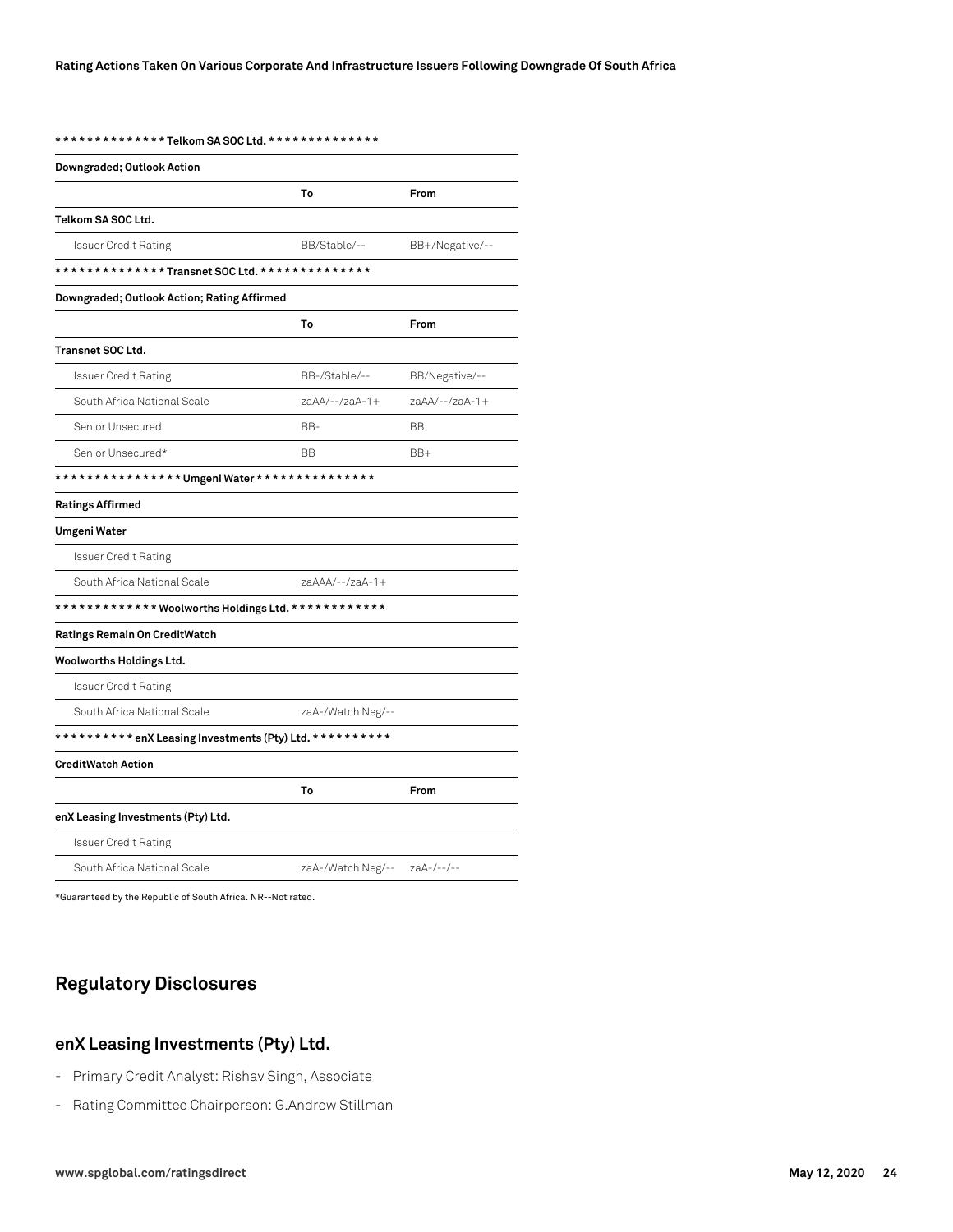- Date initial rating assigned: Sept. 20, 2018
- Date of previous review: July 22, 2019

### **Exxaro Resources Ltd.**

- Primary Credit Analyst: Rishav Singh, Associate
- Rating Committee Chairperson: G. Andrew Stillman
- Date initial rating assigned: March 12, 2014
- Date of previous review: Jan. 29, 2020

### **ESKOM Holdings SOC Ltd.**

- Primary Credit Analyst: Omega Collocott, Director
- Rating Committee Chairperson: G. Andrew Stillman
- Date initial rating assigned: July 7, 1995
- Date of previous review: Nov. 26, 2019

### **MTN Group Ltd.**

- Primary Credit Analyst: Omega Collocott, Director
- Rating Committee Chairperson: G. Andrew Stillman
- Date initial rating assigned: Oct. 8, 2014
- Date of previous review: April 1, 2020

### **Mobile Telephone Networks Holdings Ltd.**

- Primary Credit Analyst: Omega Collocott, Director
- Rating Committee Chairperson: G. Andrew Stillman
- Date initial rating assigned: Oct. 8, 2014
- Date of previous review: April 1, 2020

# **Rand Water**

- Primary Credit Analyst: Omega Collocott, Director
- Rating Committee Chairperson: G. Andrew Stillman
- Date initial rating assigned: May 9, 1997
- Date of previous review: Dec. 2, 2019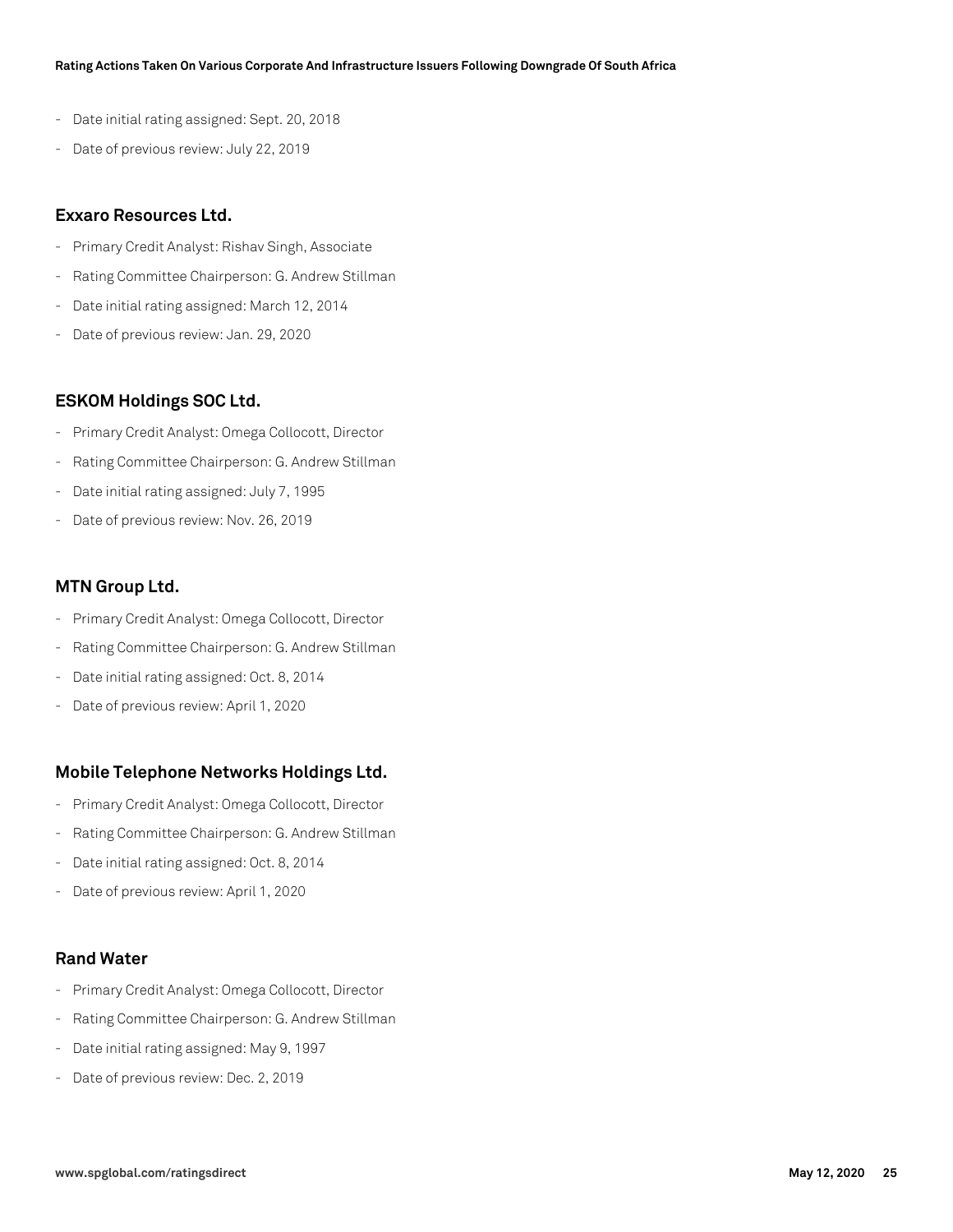### **Sappi Ltd.**

- Primary Credit Analyst: Omega Collocott, Director
- Rating Committee Chairperson: G. Andrew Stillman
- Date initial rating assigned: Jan. 10, 2002
- Date of previous review: April 16, 2020

### **Sasol Ltd.**

- Primary Credit Analyst: Omega Collocott, Director
- Rating Committee Chairperson: G. Andrew Stillman
- Date initial rating assigned: Feb. 19, 2003
- Date of previous review: March 30, 2020

### **Sibanye Gold Ltd.**

- Primary Credit Analyst: Rishav Singh, Associate
- Rating Committee Chairperson: G. Andrew Stillman
- Date initial rating assigned: June 27, 2017
- Date of previous review: June 13, 2019

### **Sibanye Stillwater Ltd.**

- Primary Credit Analyst: Rishav Singh, Associate
- Rating Committee Chairperson: G. Andrew Stillman
- Date initial rating assigned: May 12, 2020
- Date of previous review: N/A

### **Super Group Ltd.**

- Primary Credit analyst: Rishav Singh, Associate
- Ratings Committee Chairperson: G. Andrew Stillman
- Date initial rating assigned: Aug. 20, 2013
- Date of previous review: April 20, 2020

# **Transnet SOC Ltd.**

- Primary Credit Analyst: Omega Collocott, Director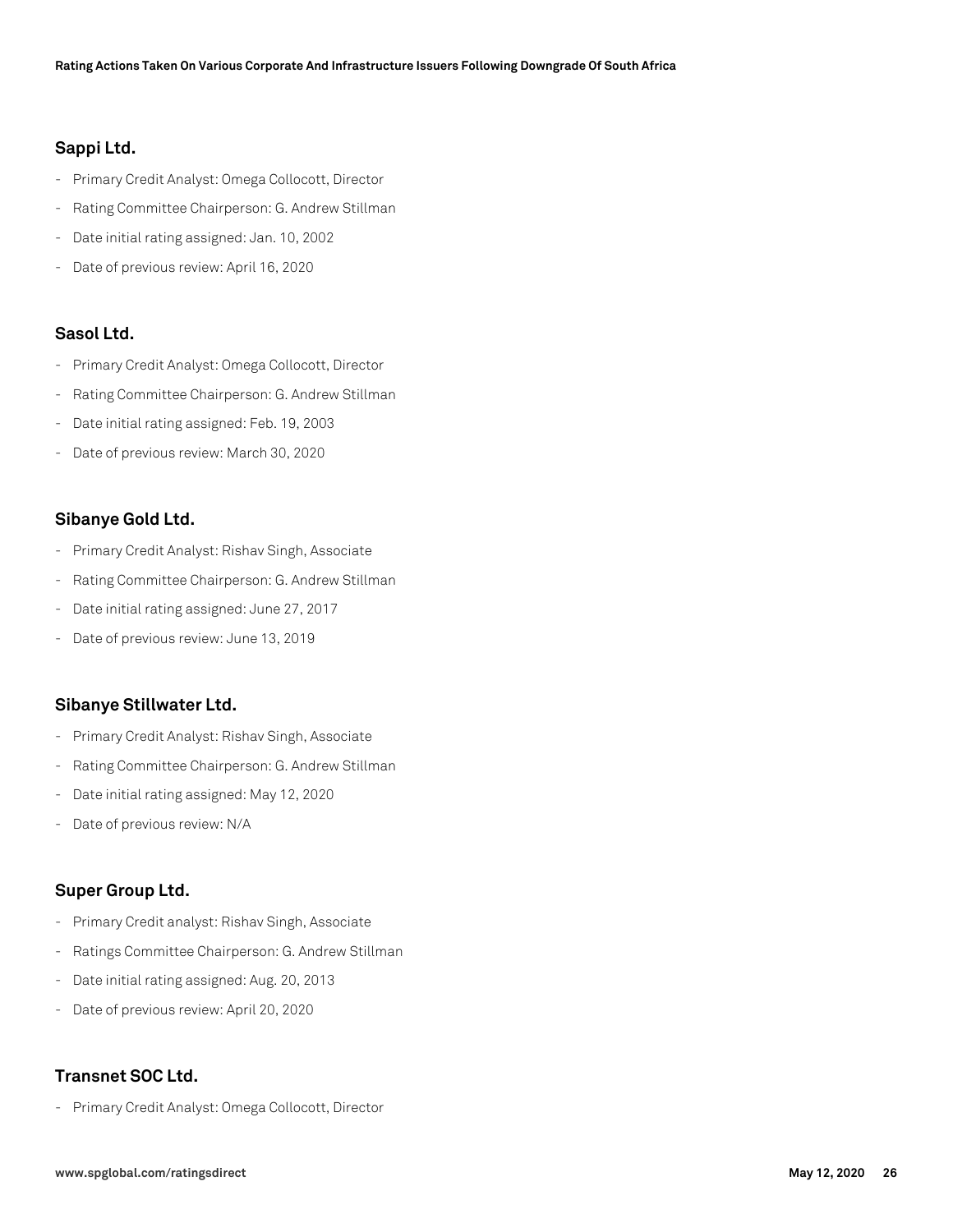- Rating Committee Chairperson: G. Andrew Stillman
- Date initial rating assigned: Sept. 4, 1997
- Date of previous review: Nov. 29, 2019

### **Telkom SA SOC Ltd.**

- Primary Credit Analyst: Omega Collocott, Director
- Rating Committee Chairperson: G. Andrew Stillman
- Date initial rating assigned: Nov. 20, 1995
- Date of previous review: Dec. 2, 2019

### **Umgeni Water**

- Primary Credit Analyst: Omega Collocott, Director
- Rating Committee Chairperson: Matan Benjamin
- Date initial rating assigned: Jan. 28, 2016
- Date of previous review: Dec. 2, 2019

### **Woolworths Holdings Ltd.**

- Primary Credit Analyst: Rishav Singh, Associate
- Rating Committee Chairperson: G. Andrew Stillman
- Date initial rating assigned: Sept. 15, 2017
- Date of previous review: April 15, 2020

# **Disclaimers**

This rating has been determined by a rating committee based solely on the committee's independent evaluation of the credit risks and merits of the issuer or issue being rated in accordance with S&P Global Ratings published criteria and no part of this rating was influenced by any other business activities of S&P Global Ratings.

This credit rating is solicited. The rated entity did participate in the credit rating process. S&P Global Ratings did have access to the accounts, financial records and other relevant internal, non-public documents of the rated entity or a related third party. S&P Global Ratings has used information from sources believed to be reliable but does not guarantee the accuracy, adequacy, or completeness of any information used.

Materials Used In The Credit Rating Process: Sufficient information in general consists of both (i) financial statements that describe the Issuer's financial condition, results of operations and cash-flows, and (ii) a description of the activities and obligations of the entity including of its governance and legal structure.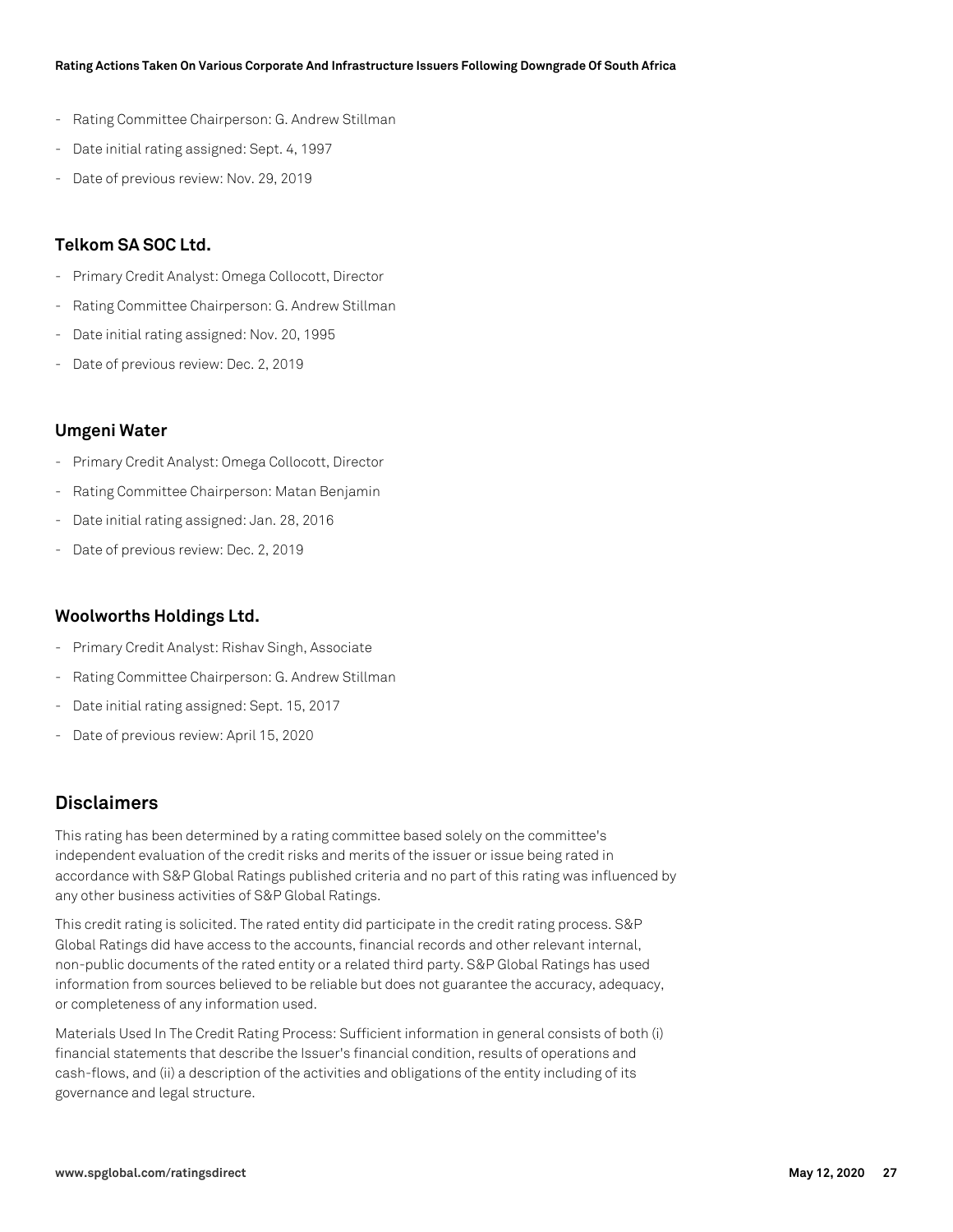This credit rating was disclosed to the rated entity or related third party before being issued.

S&P Global Ratings' regulatory disclosures (PCRs) are published as of a point-in-time, which is current as of the date a Credit Rating Action was last published. S&P Global Ratings updates the PCR for a given Credit Rating to include any changes to PCR disclosures only when a subsequent Credit Rating Action is published. Thus, disclosure information in this PCR may not reflect changes to data within PCR disclosures that can occur over time subsequent to the publication of a PCR but that are not otherwise associated with a Credit Rating Action.

# **Glossary**

- Business risk profile: This measure comprises the risk and return potential for a company in the market in which it participates (its industry risk), the country risks within those markets, the competitive climate, the company's competitive advantages and disadvantages (its competitive position).
- Competitive position: Our assessment of a company's: competitive advantage; operating efficiency; scale, scope, and diversity; and profitability.
- Country risk: This measures a country's influence on the overall credit risks for a rated company with regards to a country's economic, institutional and governance effectiveness, financial system, and payment culture/rule of law risks.
- CreditWatch: This highlights the potential direction of a short- or long-term rating over the short term, typically less than three months. Ratings may be placed on CreditWatch where, in our view, an event or a deviation from an expected trend has occurred or is expected and additional information is necessary to determine the rating impact.
- Creditworthiness: Ability and willingness of a company to meet its debt and debt-like obligations; measured by assessing the level current and future resources relative to the size and timing of its commitments.
- Earnings: Proxy for profit or surplus yielded by an entity after production and overhead costs have been accounted for in a given period.
- EBITDA margin: This is EBITDA as a fraction of revenues.
- EBITDA: This is earnings before interest, tax, depreciation, and amortization.
- Efficiency gains: Cost improvements.
- Financial headroom: Measure of deviation tolerated in financial metrics without moving outside or above a predesignated band or limit typically found in loan covenants (as in a debt-to-EBITDA multiple that places a constraint on leverage) or set for the respective rating level. Significant headroom would allow for larger deviations.
- Financial risk profile: This measure comprises our assessment of a company's cash flow/leverage analysis. It also takes into account the relationship of the cash flows the organization can achieve given its business risk profile. The measure is before assessing other financial drivers such as capital structure, financial policy, or liquidity.
- Free operating cash flow: Cash flow from operations minus capital expenditure.
- Funds from operations: EBITDA minus interest expense minus current tax.
- Government-related entity: An entity that could, under stress, benefit from extraordinary government support in order to meet its financial obligations; or conversely an entity controlled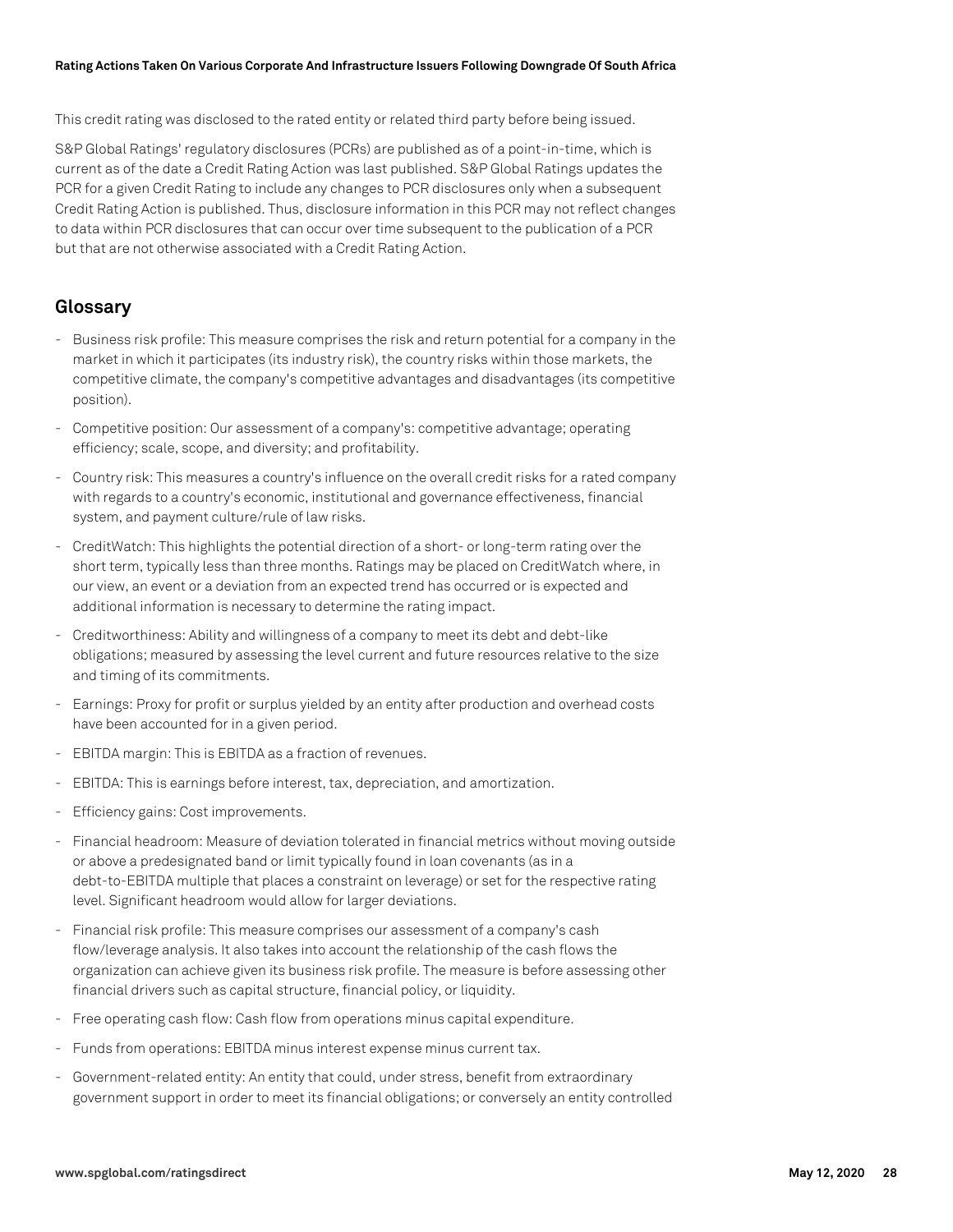by a government that could be subject to negative extraordinary government intervention if the government is under stress.

- Group rating methodology: The assessment of the likelihood of extraordinary group support (or conversely, negative group intervention) that is factored into the rating on an entity that is a member of a group.
- Industry risk: This addresses the major factors that affect the risks that companies face in their respective industries.
- Issue credit rating: This is a forward-looking opinion about the creditworthiness of an obligor with respect to a specific class of financial obligations or a specific financial program.
- Issuer credit rating: This is a forward-looking opinion of an obligor's overall creditworthiness.
- Leverage: The level of a company's debt in relation to its earnings before interest, tax, depreciation, and amortization.
- Liquidity: This is the assessment of a company's monetary flows, assessed over a 12 to 24 month period. It also assesses the risk and potential consequences of a company's breach of covenant test, typically tied to declines in EBITDA.
- Management and governance: This addresses how management's strategic competence, organizational effectiveness, risk management, and governance practices shape the issuer's competitiveness in the marketplace, the strength of its financial risk management, and the robustness of its governance.
- Operating efficiency: The quality and flexibility of the company's asset base and its cost management and structure.
- Outlook: This is the assessment of the potential direction of a long-term issuer rating over the short to intermediate term (typically six months to two years).
- Rating above the sovereign assessment: Our assessment of whether an entity can be rated above the sovereign rating on a jurisdiction it has a material exposure to.
- Scale, scope, and diversity: The concentration or diversification of business activities.
- Stand-alone credit profile (SACP): S&P Global Ratings' opinion of an issue's or issuer's creditworthiness, in the absence of extraordinary intervention or support from its parent, affiliate, or related government or from a third-party entity such as an insurer.

Certain terms used in this report, particularly certain adjectives used to express our view on rating relevant factors, have specific meanings ascribed to them in our criteria, and should therefore be read in conjunction with such criteria. Please see Ratings Criteria at www.standardandpoors.com for further information. A description of each of S&P Global Ratings' rating categories is contained in "S&P Global Ratings Definitions" at https://www.standardandpoors.com/en\_US/web/guest/article/-/view/sourceId/504352 Complete ratings information is available to subscribers of RatingsDirect at www.capitaliq.com. All ratings affected by this rating action can be found on S&P Global Ratings' public website at www.standardandpoors.com. Use the Ratings search box located in the left column. Alternatively, call one of the following S&P Global Ratings numbers: Client Support Europe (44) 20-7176-7176; London Press Office (44) 20-7176-3605; Paris (33) 1-4420-6708; Frankfurt (49) 69-33-999-225; Stockholm (46) 8-440-5914; or Moscow 7 (495) 783-4009.